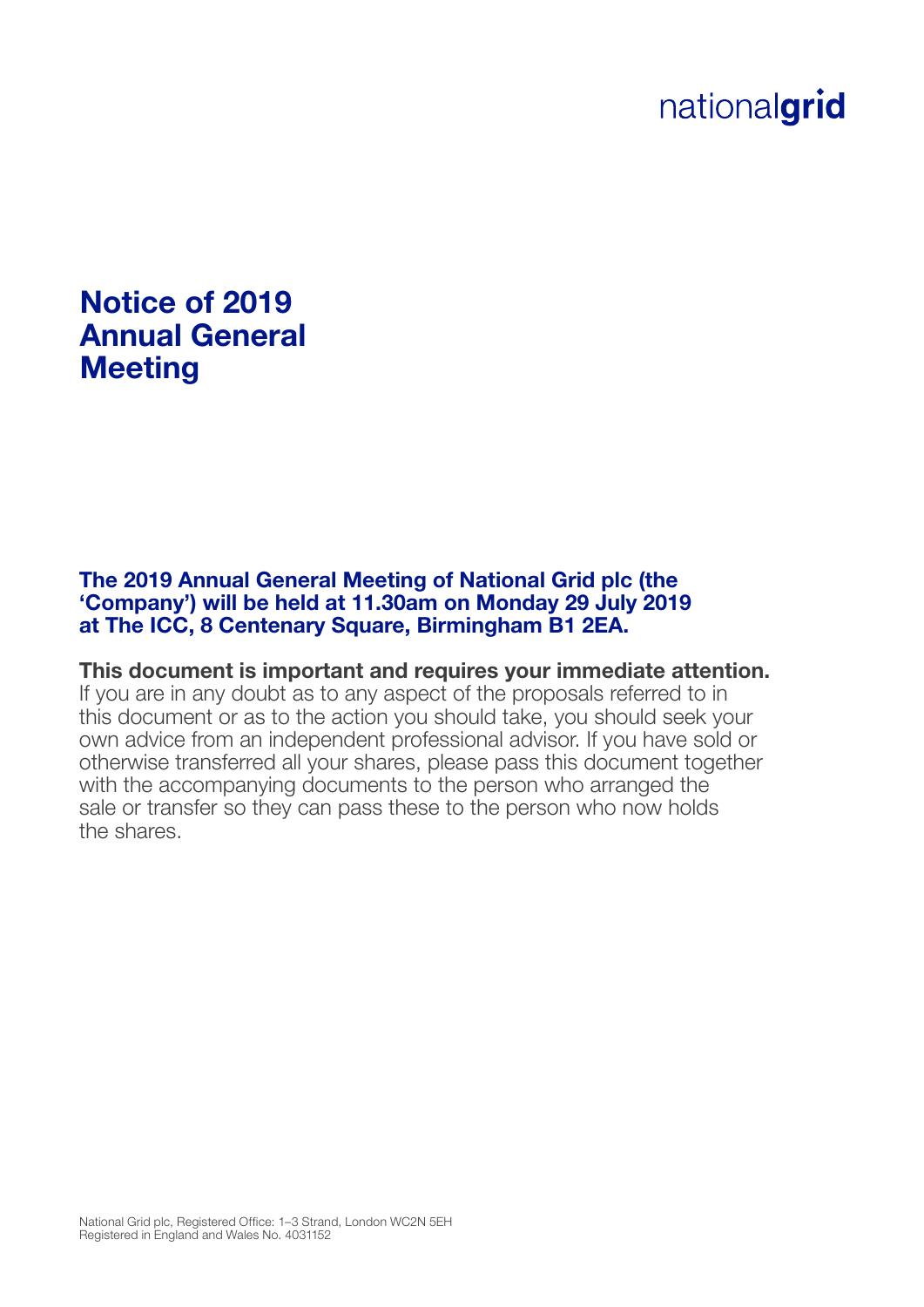The Annual General Meeting ('AGM') will consider the following resolutions, which in the case of resolutions 23 to 26 will be proposed as special resolutions, with the remainder being proposed as ordinary resolutions.

- 1. To receive the Company's accounts for the year ended 31 March 2019, the Directors' Reports and the Auditors' Report on the accounts (the 'Annual Report').
- 2. To declare a final dividend of 31.26 pence per Ordinary Share (US\$2.0256 per American Depositary Share ('ADS')) for the year ended 31 March 2019.
- 3. To re-elect Sir Peter Gershon as a Director.
- 4. To re-elect John Pettigrew as a Director.
- **5.** To elect Andy Agg as a Director.
- **6.** To re-elect Dean Seavers as a Director.
- 7. To re-elect Nicola Shaw as a Director.
- 8. To re-elect Jonathan Dawson as a Director.
- 9. To re-elect Therese Esperdy as a Director.
- 10. To re-elect Paul Golby as a Director.
- 11. To re-elect Amanda Mesler as a Director.
- 12. To elect Earl Shipp as a Director.
- 13. To elect Jonathan Silver as a Director.
- 14. To re-elect Mark Williamson as a Director.
- 15. To re-appoint Deloitte LLP as the Company's auditors until the conclusion of the next general meeting at which accounts are laid before the Company.
- 16. To authorise the Directors to set the auditors' remuneration.
- 17. To approve the new Directors' remuneration policy set out on pages 74 to 78 in the Annual Report.
- 18. To approve the Directors' Remuneration Report (excluding the Directors' remuneration policy referred to in resolution 17) set out on pages 69 to 90 in the Annual Report.
- 19. To authorise the Company and those companies which are subsidiaries of the Company at any time during the period for which this resolution has effect for the purposes of Part 14 of the Companies Act 2006 (the '2006 Act'):
	- (i) to make political donations to political parties, and/or independent election candidates not exceeding £125,000 in aggregate;
	- (ii) to make political donations to political organisations other than political parties, not exceeding £125,000 in aggregate; and
	- (iii) to incur political expenditure, not exceeding £125,000 in aggregate

provided that the aggregate amount of any such donations and expenditure shall not exceed £125,000 during the period commencing on the date of passing of this resolution and ending at the earlier of the close of the next AGM and 29 October 2020.

Words and expressions defined for the purpose of the 2006 Act shall have the same meaning in this resolution.

20. To authorise the Directors generally and unconditionally, in accordance with Section 551 of the 2006 Act, to allot shares in the Company or to grant rights to subscribe for or convert any security into shares in the Company up to an aggregate nominal amount of £141,380,440.

This authority shall expire at the earlier of the close of the next AGM and 29 October 2020 except that the Directors shall be entitled, at any time prior to the expiry of this authority, to make an offer or enter into an agreement which would, or might, require shares to be allotted or subscription or conversion rights to be granted after such expiry and the Directors may allot shares or grant rights in accordance with such offer or agreement as if the authority conferred had not expired.

- 21. To authorise the Directors, in accordance with the articles of association ('Articles'), to offer the holders of Ordinary Shares of the Company, to the extent and in the manner determined by the Directors, the right to elect to receive new Ordinary Shares (credited as fully paid) instead of cash, in respect of all or part of any dividend which may be declared or paid in the period prior to the conclusion of the AGM to be held in 2022.
- 22. Subject to the passing of resolution 21, to authorise the Directors, in accordance with the Articles, to capitalise the appropriate nominal amounts of new shares of the Company allotted pursuant to the Company's Scrip Dividend Scheme out of the sums standing to the credit of any reserve or account of the Company.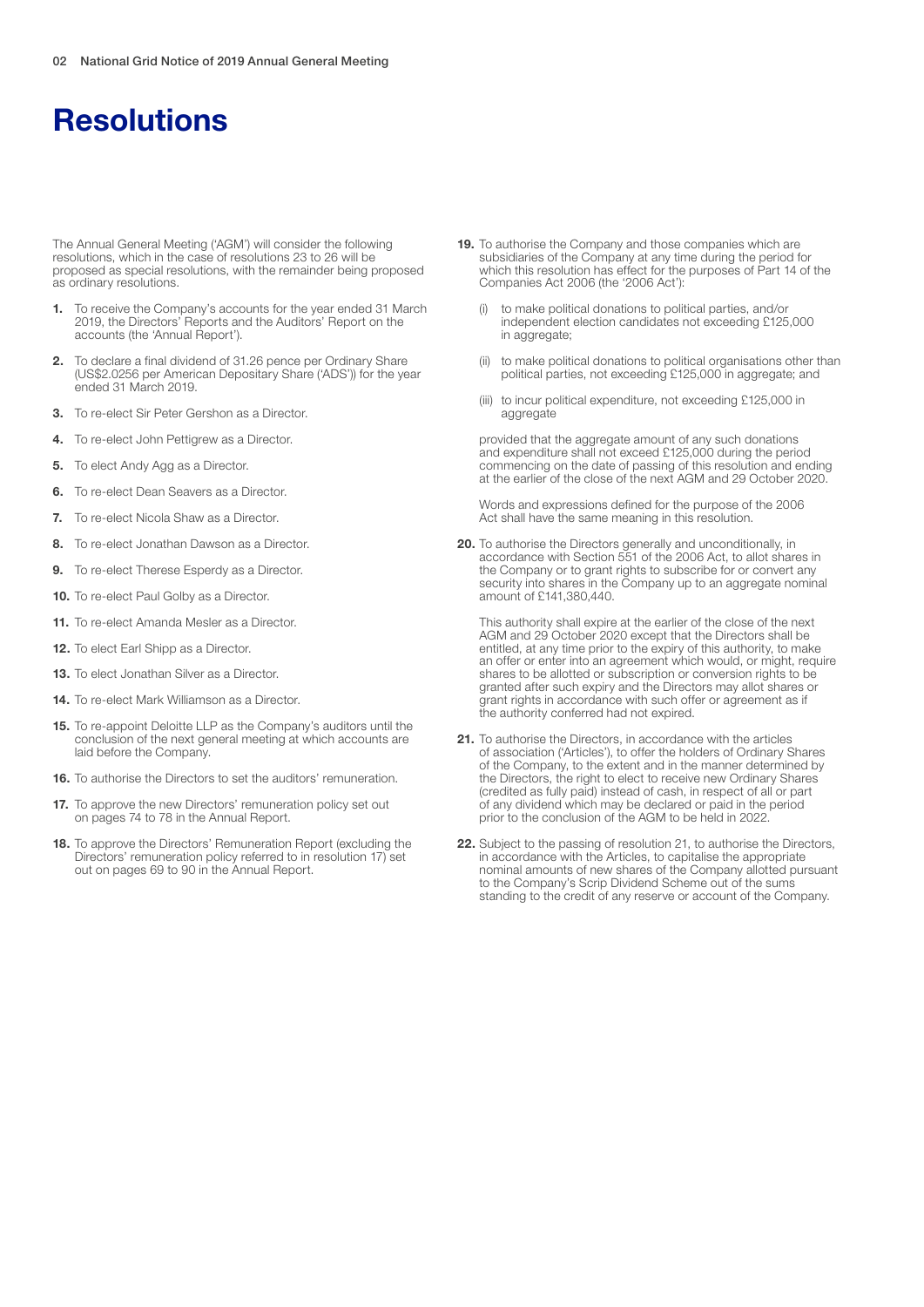- 23. Subject to the passing of resolution 20 set out above, to authorise the Directors, in accordance with Section 570 of the 2006 Act, to allot equity securities wholly for cash, including a sale of treasury shares, as if Section 561 of the 2006 Act did not apply to any such allotment or sale, provided that this authority shall be limited to:
	- (i) any such allotment or sale in connection with a pre-emptive offer; and
	- (ii) any such allotment or sale, otherwise than pursuant to a pre-emptive offer, of equity securities up to an aggregate nominal value of £21,207,066.

This authority shall expire at the earlier of the close of the next AGM and 29 October 2020 except that the Directors shall be entitled, at any time prior to the expiry of this authority, to make an offer or enter into an agreement which would, or might, require equity securities to be allotted wholly or partly and treasury shares to be sold after such expiry and the Directors may allot equity securities and sell treasury shares in accordance with such offer or agreement as if the authority conferred had not expired.

- 24. Subject to the passing of resolution 20 set out above and in addition to any authority granted under resolution 23, to authorise the Directors, in accordance with Section 570 of the 2006 Act, to allot equity securities wholly for cash, including a sale of treasury shares, as if Section 561 of the 2006 Act did not apply to any such allotment or sale, provided that this authority shall be:
	- limited to the allotment of equity securities or sale of treasury shares up to an aggregate nominal amount of £21,207,066; and
	- (ii) used only for the purposes of financing (or refinancing, if the authority is to be used within six months after the original transaction) a transaction which the Directors determine to be an acquisition or other capital investment of a kind contemplated by the Statement of Principles on Disapplying Pre-Emption Rights most recently published by the Pre-Emption Group prior to the date of this notice.

This authority shall expire at the earlier of the close of the next AGM and 29 October 2020 except that the Directors shall be entitled, at any time prior to the expiry of this authority, to make an offer or enter into an agreement which would, or might, require equity securities to be allotted wholly or partly and treasury shares to be sold after such expiry and the Directors may allot equity securities and sell treasury shares in accordance with such offer or agreement as if the authority conferred had not expired.

- 25. To authorise the Company generally and unconditionally, for the purpose of Section 701 of the 2006 Act, to make market purchases of its Ordinary Shares provided that:
	- the maximum number of Ordinary Shares that may be acquired is 341,188,512 being 10% of the Company's issued share capital (excluding treasury shares) as at 15 May 2019;
	- (ii) the minimum price per Ordinary Share that may be paid for any such shares is 12 204/473 pence; and
	- (iii) the maximum price per share that may be paid for any such shares is not more than the higher of: (a) an amount equal to 105% of the average closing price for an Ordinary Share, as derived from the London Stock Exchange Official List, for the five business days immediately prior to the day on which the purchase is made; and (b) an amount equal to the higher of the price of the last independent trade of an Ordinary Share and the highest current independent bid for an Ordinary Share as stipulated by Commission-adopted Regulatory Technical Standards pursuant to article 5(6) of the Market Abuse Regulation.

This authority shall expire at the earlier of the close of the next AGM and 29 October 2020 except that the Company shall be entitled, at any time prior to the expiry of this authority, to make a contract of purchase which would, or might, be executed wholly or partly after such expiry and to purchase Ordinary Shares in accordance with such contract as if the authority conferred had not expired.

26. To authorise the Directors, in accordance with the Articles, to call a general meeting of the Company, other than an AGM, on not less than 14 clear days' notice.

The Directors believe the proposals set out in resolutions 1 to 26 are in the best interests of shareholders as a whole and they unanimously recommend that shareholders vote in favour of each of the resolutions as they intend to do in respect of their own holdings.

On behalf of the Board

#### Alison Kay

#### Group General Counsel & Company Secretary

15 May 2019 National Grid plc

Registered Office: 1–3 Strand, London WC2N 5EH Registered in England and Wales No. 4031152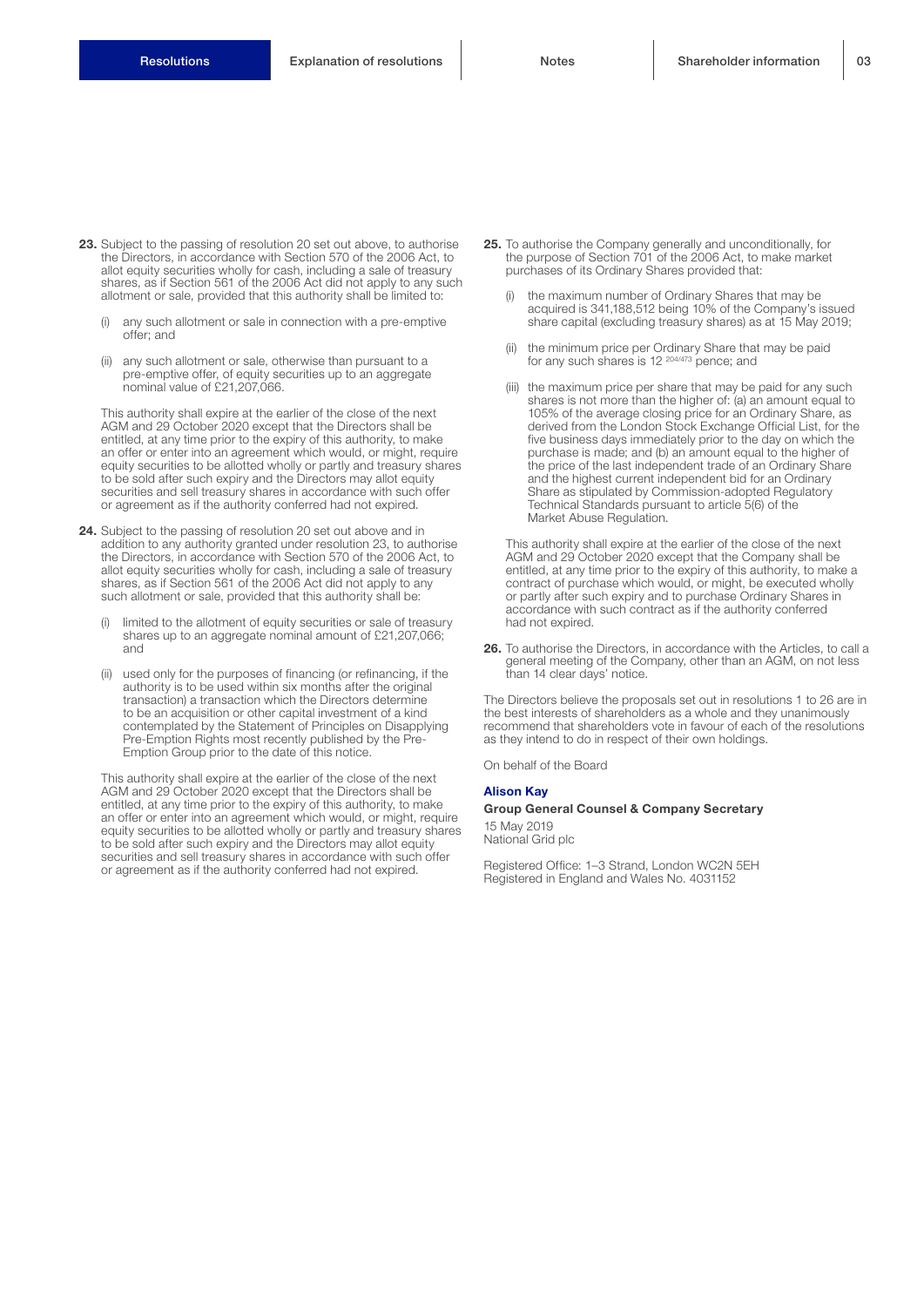# Explanation of resolutions

Resolutions 23 to 26 will be proposed as special resolutions and will be passed if at least 75% of the votes cast (not counting votes withheld) are in favour.

The remaining resolutions are being proposed as ordinary resolutions and will be passed if more than 50% of the votes cast (not counting votes withheld) are in favour.

# Resolution 1

#### To receive the Annual Report

The Company is required to present its report and accounts to shareholders at its AGM.

Copies of the full Annual Report will be available at the AGM. This document is also available on the Company's website at www.nationalgrid.com. Paper copies can be obtained from Equiniti; see the back page for contact details.

# Resolution 2

#### To declare a final dividend

The Company requires shareholder approval to pay a final dividend. The dividend cannot exceed the amount recommended by the Directors. If approved, the final dividend of 31.26 pence per Ordinary Share (US\$2.0256 per ADS) will be paid on 14 August 2019 to shareholders on the register of members at the close of business on 31 May 2019. The dividend is to be paid in respect of each Ordinary Share other than those Ordinary Shares in respect of which a valid election has been made, pursuant to the Company's Scrip Dividend Scheme, to receive new Ordinary Shares instead of the final dividend in cash. Dividends are declared in both pence and US\$ to ensure that holders of both Ordinary Shares and ADSs are paid the declared dividend on the same day.

# Resolutions 3-14

#### Election and re-election of Directors

The Company's Articles require that any Director appointed to the Board retire and seek election by shareholders at their first AGM following appointment and subsequent re-election at least once every three years. Accordingly, following the appointment of Andy Agg and Earl Shipp, both with effect from 1 January 2019, and the announcement on 15 May 2019 of the appointment of Jonathan Silver with effect from 16 May 2019, Andy, Earl and Jonathan will seek election at this AGM. Additionally, in accordance with the UK Corporate Governance Code 2018 (the 'Code'), it is proposed that all other Directors seek re-election at the AGM this year.

When making its recommendation to the Board in respect of the election or re-election of the Directors, the Nominations Committee considers the balance of skills, experience, independence and knowledge on the Board and confirmed that all Directors continue to be effective, committed to their roles and have sufficient time available to perform their duties for the Company. Each Director proposed for re-election has also been subject to a formal performance evaluation which had regard to that Director's ability to promote the success of the Company, whilst having due regard to other stakeholders.

Accordingly, the Board has resolved that the Directors continue to be effective, committed to their roles and have sufficient time available to perform their duties for the Company. Additionally, the Board has determined that, other than the Chairman, each of the Non-executive Directors at year end continues to be independent.

The Board considers that the independent character and judgement of the Non-executive Directors and the varied and relevant experience of all the Directors combine to provide an appropriate balance of skills and knowledge which, in the Board's view, illustrates why each Director's contribution is, and continues to be, important to the Company's long-term sustainable success. Therefore, the Board recommends the election of Andy Agg, Earl Shipp and Jonathan Silver and the re-election of all other Directors.

The biographical details of all Directors are set out below.

| Key  |                                          |
|------|------------------------------------------|
|      | Audit Committee                          |
|      | Executive Committee                      |
|      | Finance Committee                        |
|      | Nominations Committee                    |
|      | <b>Remuneration Committee</b>            |
| s    | Safety, Environment and Health Committee |
| (ch) | Chair of the Committee                   |

# Resolution 3

#### To re-elect Sir Peter Gershon CBE FREng, Chairman

Appointed: 1 August 2011 as Deputy Chairman and Chairman with effect from 1 January 2012

#### Committee membership: N (ch)

#### **Tenure: 7 years**

**Skills and competencies:** Sir Peter is an experienced leader, having held senior board-level positions spanning both public and private sectors in the computer, defence and telecommunications industries. He has served as Chief Executive and as a Managing Director in several high-profile organisations. Through his broad business experience and previous roles, Sir Peter brings external insight, understanding of diverse issues and the strong corporate governance expertise required to create and lead an effective Board.

#### External appointments:

- Non-executive Chairman of the Aircraft Carrier Alliance Management Board and Dreadnought Alliance;
- Trustee of The Sutton Trust:
- Trustee of the Education Endowment Foundation:
- Chairman of Join Dementia Research (JDR) Partnership Board; and
- Board member of The Investor Forum.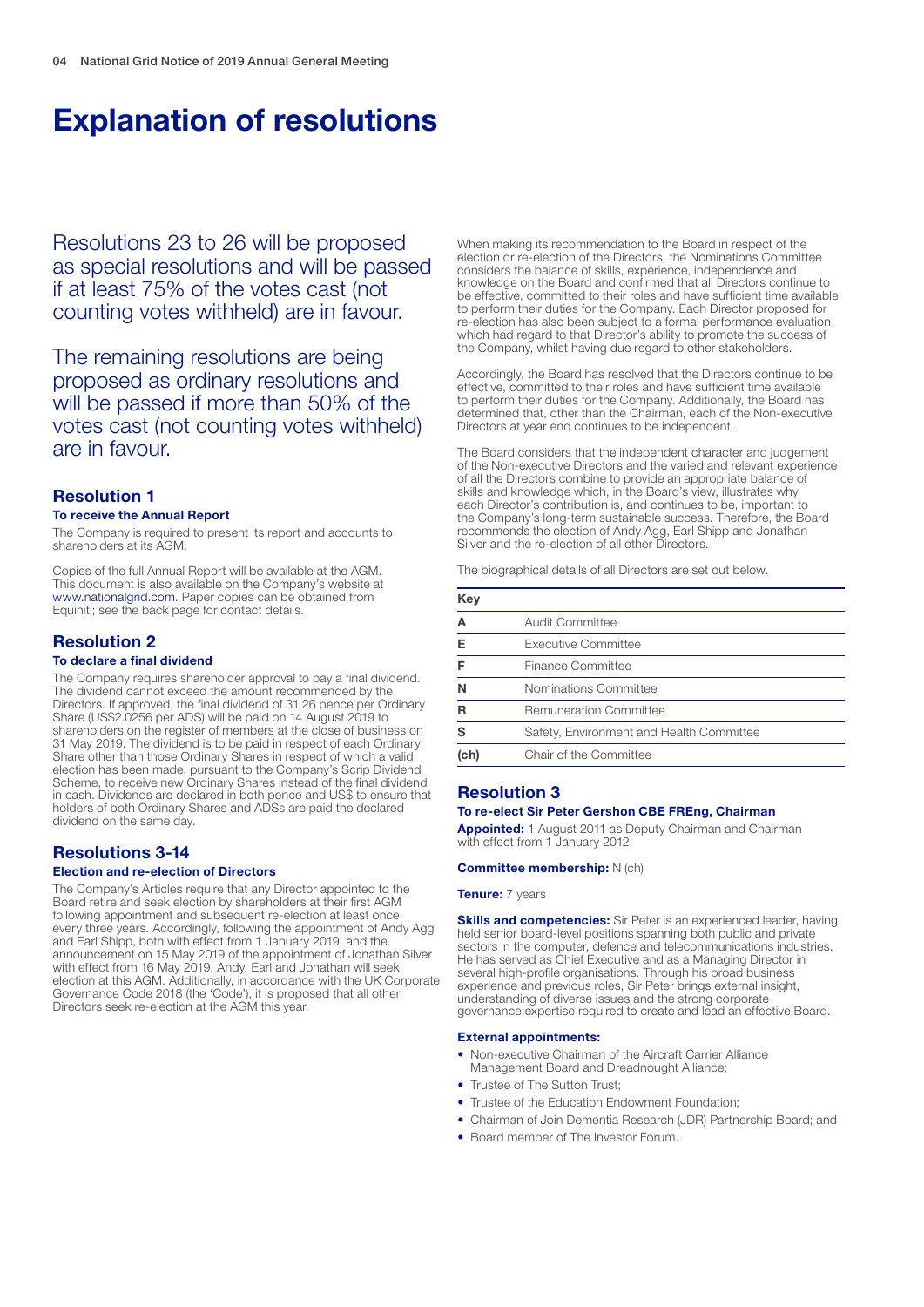# To re-elect John Pettigrew FEI FIET, Chief Executive

Appointed: 1 April 2014 and Chief Executive with effect from 1 April 2016

#### Committee membership: E (ch), F

#### Tenure: 5 years

**Skills and competencies:** John joined the Group as a graduate in 1991 and has progressed through many senior management roles. Together with his extensive operational experience of the Group, John brings significant know-how and commerciality to his leadership of the executive team and management of the Group's business.

John continues to lead the implementation and development of the Group's strategy, meeting new opportunities for the continued future growth of our core businesses. He maintains a productive dialogue with institutional investors on Group strategy and performance.

#### External appointments:

- Member of the Government's Inclusive Economy Partnership;
- Member of the CBI's President's Committee; and
- Non-executive Director and Senior Independent Director of Rentokil Initial plc.

### Resolution 5

# To elect Andy Agg, Chief Financial Officer (CFO)

Appointed: Interim Chief Financial Officer from 30 July 2018. Appointed as CFO on 1 January 2019

#### Committee membership: E, F

#### Tenure: Less than 1 year

**Skills and competencies:** Andy trained and qualified as a chartered accountant with PricewaterhouseCoopers and is a member of the ICAEW. He has significant financial experience, having previously held a number of senior finance leadership roles across the Group, including Group Financial Controller, UK CFO and, most recently, Group Tax and Treasury Director. Andy's in-depth knowledge of National Grid, both in the UK and US, and his broad experience in operational and corporate finance roles have ensured a smooth transition to his role as CFO.

#### **External appointments: None.**

## Resolution 6

To re-elect Dean Seavers, Executive Director, US Appointed: 1 April 2015

#### Committee membership: E

Tenure: 4 years

**Skills and competencies:** Dean brings to the Board a broad range of financial and customer experience, along with significant general management experience with a particular focus on change and performance improvement programmes. He has a proven track record of building successful teams and improving operations. Dean's keen finance and business development skills continue to differentiate the Company as a leading US energy distributor and innovator.

#### External appointments:

- Advisor to the Board at City Light Capital; and
- Non-executive Director of Albemarle Corporation.

### Resolution 7

To re-elect Nicola Shaw CBE, Executive Director, UK Appointed: 1 July 2016

#### Committee membership: E

**Tenure:** 2 years

**Skills and competencies:** Nicola's career, in the UK and overseas, has included senior positions in several regulatory, commercial and operational roles. She has a strong leadership track record, including Chief Executive Officer of HS1 and Managing Director of the UK Business Division at FirstGroup plc.

Her broad range of experience working with the UK Government, the European Commission and Parliament, and industry regulators, as well as leading large regulated businesses, enables Nicola to lead our UK business with the requisite experience, knowledge and leadership expertise.

#### External appointments:

- Non-executive Director of International Consolidated Airlines Group, S.A.;
- Director of Major Projects Association;
- Director of Energy Networks Association Limited; and
- Director of Energy UK.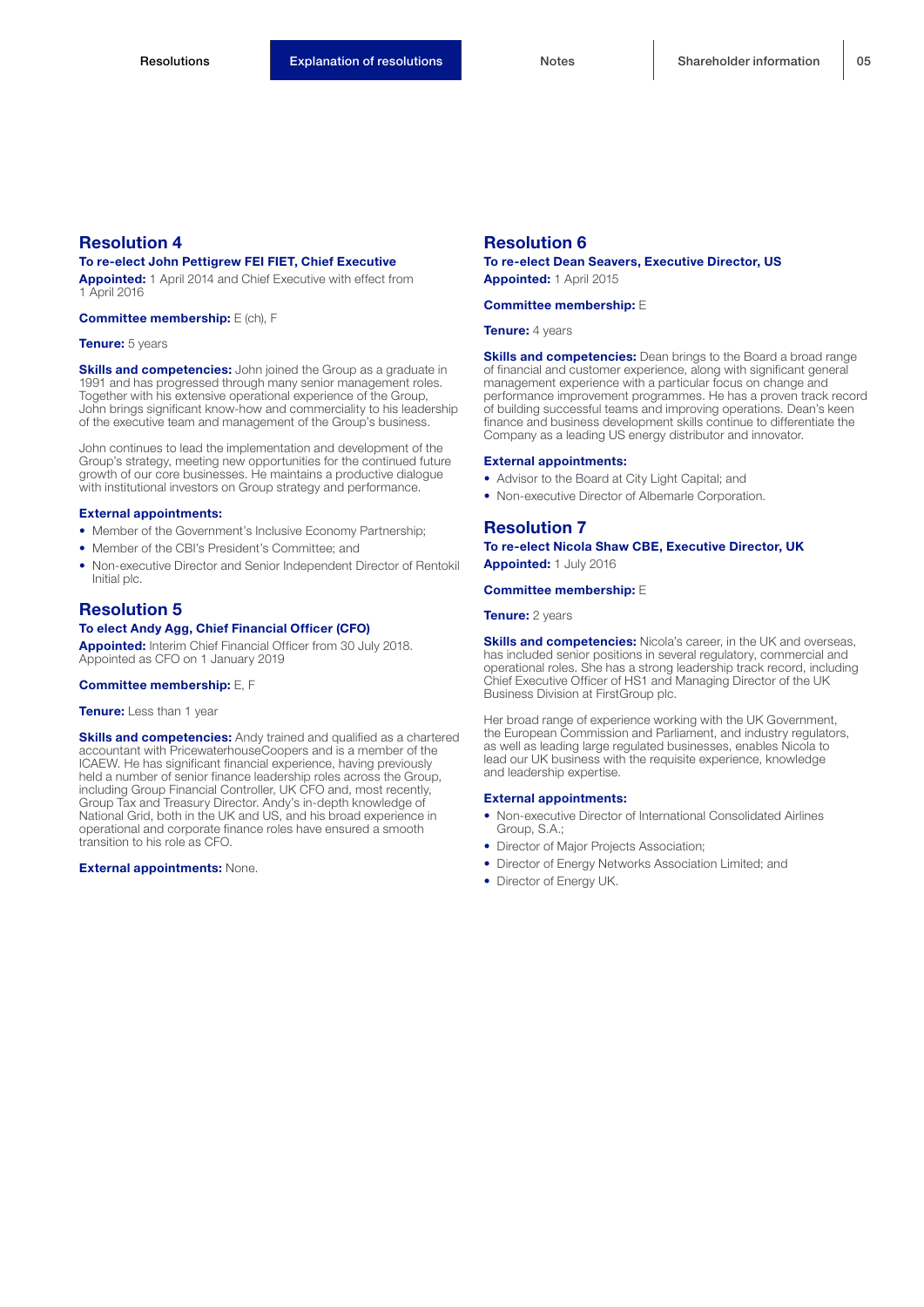# **Explanation of resolutions continued**

# Resolution 8

#### To re-elect Jonathan Dawson, Non-executive Director; Independent Appointed: 4 March 2013

Committee membership: R (ch), F, N

#### Tenure: 6 years

**Skills and competencies:** Jonathan, through his broad range of expertise within the finance and pensions sector, brings significant in-depth understanding in remuneration and financial matters to his role as Chair of the Remuneration Committee. As a Non-executive Director, Jonathan brings scrutiny, additional challenge and independent oversight to the Board.

#### External appointments:

- Chairman of River and Mercantile Group PLC; and
- Chairman and a founding partner of Penfida Ltd.

# Resolution 9

#### To re-elect Therese Esperdy, Non-executive Director; Independent

**Appointed:** 18 March 2014. Appointed to the Board of National Grid USA from 1 May 2015

Committee membership: F (ch), A, N

#### Tenure: 5 years

**Skills and competencies:** Therese has significant international investment banking experience, having held a variety of leadership roles spanning 26 years. Her career began at Lehman Brothers and in 1997 she joined Chase Securities and subsequently JPMorgan Chase & Co., where she held a number of senior positions. With a distinguished career in the investment banking sector, Therese brings significant banking, strategic and international financial management expertise and knowledge of financial markets to the Board and to her role as Chair of the Finance Committee. Her sharp and incisive thinking enables her to contribute and constructively challenge on a wide range of Board debates.

#### External appointments:

- Non-executive Director and Senior Independent Director of Imperial Brands PLC; and
- Non-executive Director of Moody's Corporation.

## Resolution 10

### To re-elect Paul Golby CBE FREng, FIET, FIMechE, FEI, FCGI Non-executive Director; Independent

Appointed: 1 February 2012

Committee membership: S (ch), A, N

#### Tenure: 7 years

**Skills and competencies:** Paul is a Chartered Engineer and has a lifelong passion for engineering and innovation, having spent his career in the energy and regulatory sectors. He brings a valuable engineering and industry perspective as well as the attributes of an experienced Chairman and Chief Executive to his role as a Non-executive Director. Paul's deep understanding and specific experience in safety and risk management is crucial to his role as Chair of the Safety, Environment and Health Committee.

### External appointments:

- Chairman of Costain Group PLC;
- Chairman of the UK National Air Traffic Services; and
- Member of the Prime Minister's Council for Science and Technology.

### Resolution 11

To re-elect Amanda Mesler, Non-executive Director; Independent

Appointed: 17 May 2018

Committee membership: A, N, S

#### Tenure: 1 year

**Skills and competencies:** Amanda brings to the Group extensive international leadership and general management experience from the technology and fintech sectors. She has over 25 years of experience at senior management and board level at large international companies. She led a \$1 billion global practice at Electronic Data Services and has experience sitting on audit, risk and remuneration committees. Amanda provides a new entrepreneurial perspective to the Board.

#### External appointment:

• Chief Executive Officer of Earthport plc.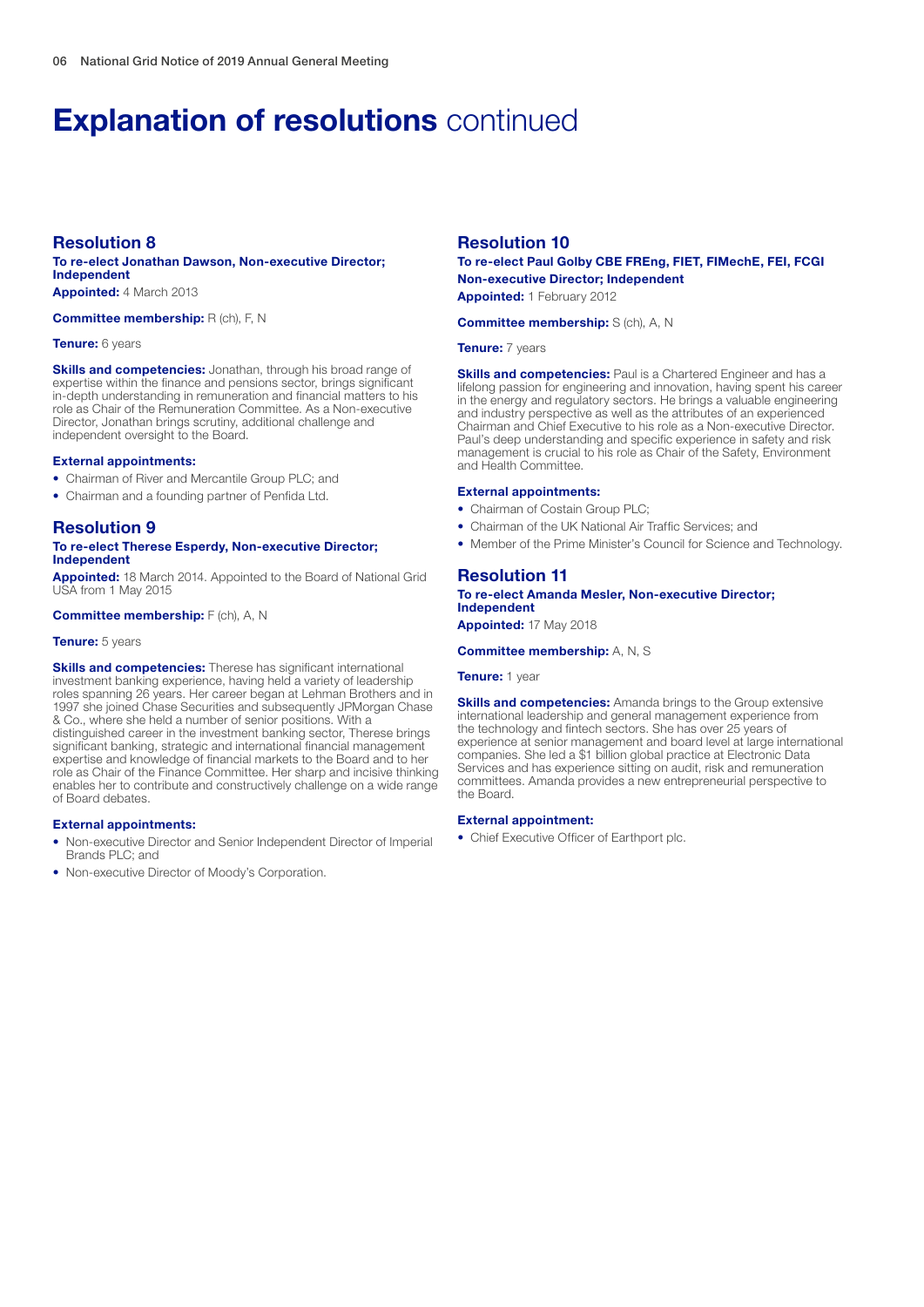To elect Earl Shipp, Non-executive Director; Independent Appointed: 1 January 2019

Committee membership: N, R, S

Tenure: Less than 1 year

**Skills and competencies:** With an extensive career in the chemicals industry and having held a senior leadership role in a safety-critical process environment and culture, Earl brings significant safety performance, project management, environmental, sustainability and strategic expertise to the Board and Committees. This enables Earl to contribute on a wide range of issues to Board and Committee debates.

#### External appointments:

- Non-executive Director of Olin Corporation;
- Non-executive Director of CHI St. Luke's Health System of Texas; and
- Commissioner of Brazoria-Fort Bend Rail District (Texas).

# Resolution 13

To elect Jonathan Silver, Non-executive Director; Independent Appointed: 16 May 2019

#### Committee membership: F, N, R

#### Tenure: Less than 1 year

Skills and competencies: Jonathan has considerable knowledge of the US regulated energy environment; experience and understanding of integrating public policy and technology into a utility and a strong background in finance. He is the Managing Partner of Tax Equity Advisors LLC, which manages investment in large-scale renewable projects. He has been recognised as one of the United States "Top 10 Green Tech Influencers", having worked in the US Department of Energy during the first Obama Administration, where he led the federal government's \$40 billion clean energy investment fund and a \$20 billion fund focused on electric vehicles. Jonathan has also served as a senior policy advisor to the U.S. Cabinet Secretaries of Commerce and Interior during the Clinton Administration. Jonathan's strong background in finance and government policy and his long career at the intersection of policy, technology, finance and energy will bring very positive insight to the Board's policy discussions and to its interaction with management.

#### External appointments:

- Managing Partner of Tax Equity Advisors LLC;
- Director of Plug Power Inc.; and
- Director of Intellihot Inc.

## Resolution 14

# To re-elect Mark Williamson, Non-executive Director and Senior Independent Director

Appointed: 3 September 2012

Committee membership: A (ch), N, R

Tenure: 6 years

**Skills and competencies:** As a qualified chartered accountant, Mark brings considerable financial and general managerial experience to the Company. His previous roles as Chief Financial Officer of International Power plc and Non-executive Director and Senior Independent Director of Alent plc cement his extensive financial experience and provide a deep understanding of the utilities sector. This allows him to bring a financial and strategic outlook on diverse subjects in support of the Board and its Committees. In his role as Senior Independent Director, Mark brings an excellent understanding of investor expectations as well as having significant experience in managing relationships with investor and financial communities.

#### External appointments:

- Chairman of Imperial Brands PLC; on 11 February 2019, Imperial Brands PLC announced that Mark would step down as Chairman once a suitable successor had been found; and
- Chairman of Spectris plc.

### Resolutions 15 and 16

#### Auditors' re-appointment and remuneration

The Audit Committee oversees the relationship with the external auditors. During the year, the Audit Committee considered the auditors' terms of engagement (including remuneration), as well as their independence and objectivity. The Audit Committee is also responsible for the external auditor selection procedure and making recommendations regarding the appointment and re-appointment of the external auditors to the Board for shareholder approval.

The Audit Committee considered the effectiveness and performance of the auditors and the audit process, and concluded that it was satisfied with the auditors' performance. The Audit Committee unanimously recommended to the Board the re-appointment of Deloitte LLP. Further details of the work carried out by the Audit Committee are set out on pages 58 to 62 of the Annual Report.

#### Resolution 15

## To re-appoint the auditors Deloitte LLP

It is a requirement that the Company's auditors must be re-appointed annually at each general meeting at which accounts are laid before the Company, which will normally be at each AGM. This resolution proposes the re-appointment of Deloitte LLP as the Company's auditors for the year ending 31 March 2020.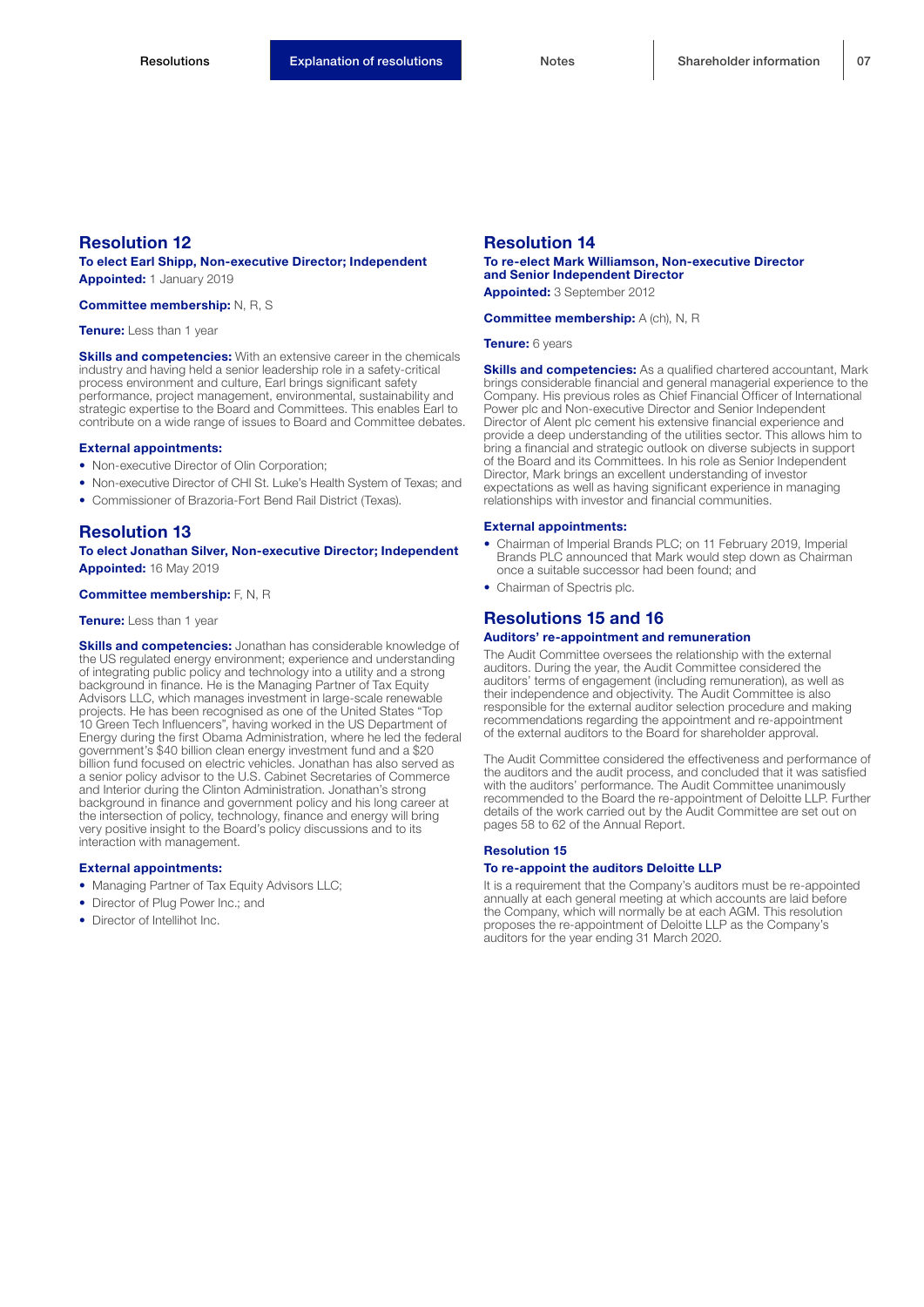# **Explanation of resolutions continued**

#### Resolution 16

## To authorise the Directors to set the auditors' remuneration

This resolution proposes the Directors be authorised to set the auditors' remuneration.

The Audit Committee will consider and approve the audit fees on behalf of the Board in accordance with the Competition and Markets Authority Audit Order 2014.

# Resolutions 17 and 18

#### Directors' remuneration

These resolutions deal with the remuneration of the Directors and seek approval of the new Directors' remuneration policy and the remuneration paid to the Directors during the year under review respectively.

#### Resolution 17

#### To approve the new Directors' remuneration policy

This year a new remuneration policy is set out on pages 74 to 78 of the Annual Report. The current remuneration policy was approved by shareholders at the 2017 AGM. The Company is required to ask shareholders to approve the remuneration policy section of the Directors' Remuneration Report at least every three years or if changes have been made to the policy. Much of the remuneration policy remains unchanged as we feel most aspects continue to be appropriate for the business. We are however, asking for shareholder approval a year earlier than required in order to make modifications to the Long Term Performance Plan measures (not quantum) which take account of the impact of the transition to the next UK Regulatory Framework, RIIO-T2. We are also taking the opportunity to propose some other changes in response to the provisions of the 2018 UK Corporate Governance Code as well as other developments in the corporate governance environment. We have engaged widely with institutional shareholders and proxy advisory service organisations on our policy proposals.

The key changes of the new policy are:

- changes to the performance measures (but not quantum) in the Long Term Performance Plan;
- a reduction in the maximum company pension contribution for newly appointed Executive Directors;
- the introduction of a post-employment shareholding requirement for existing Executive Directors; and
- further detail on when and how malus and/or clawback would apply to incentive awards.

Please see the Remuneration Committee Chair's statement on pages 69 to 72 of the Annual Report for further details of the above changes and the relevant sections of the new policy set out on pages 74 to 78 of the Annual Report.

This resolution is a binding vote. If the 2019 Directors' remuneration policy is not approved by shareholders, the Company will continue to make payments to Directors in accordance with existing arrangements and will seek shareholder approval for a revised policy as soon as is practicable and at the next AGM at the latest.

# Resolution 18

#### To approve the Directors' Remuneration Report (excluding the Directors' remuneration policy referred to in resolution 17)

This resolution deals with the remuneration of the Directors and seeks approval for the remuneration paid to the Directors during the year under review and for which the provisions of our current remuneration policy apply. This is set out in the Directors' Remuneration Report on pages 69 to 90 of the Annual Report.

This is an advisory resolution and means that, should shareholders vote against the Directors' Remuneration Report, the Directors can still be paid under the current remuneration policy from time to time but the Remuneration Committee will reconsider the Directors' remuneration policy going forward.

# Resolution 19

#### To authorise Directors to make political donations

As in previous years and as a precautionary measure only, the Directors are seeking shareholders' authority for the Company to make political donations and to incur European Union ('EU') political expenditure, as defined by the 2006 Act.

The 2006 Act requires companies to obtain shareholders' approval for donations to registered political parties within the EU and other political organisations totalling more than £5,000 in any twelve-month period, and for any EU political expenditure, subject to limited exceptions. However, the definitions of these terms in the 2006 Act are very wide and as a result this can cover bodies such as those concerned with policy review, law reform and the representation of the business community (for example trade organisations). It could include special interest groups, such as those involved with the environment, which the Company and its subsidiaries might wish to support, even though these activities are not designed to support or influence support for a particular party.

The 2006 Act states that all-party parliamentary groups are not political organisations for these purposes, meaning the authority proposed in this resolution is not relevant to interactions with such groups.

The Company has no intention of changing its current practice of not making political donations or incurring EU political expenditure within the ordinary meaning of those words. The Directors consider, however, that it is in the best interests of shareholders for the Company to participate in public debate and opinion-forming on matters which affect its business. To avoid inadvertent infringement of the 2006 Act, the Directors are seeking shareholders' authority, on a precautionary basis only, for the Company and its UK subsidiaries to make political donations and to incur EU political expenditure for the period from the date of the AGM to the earlier of the close of the next AGM and 29 October 2020.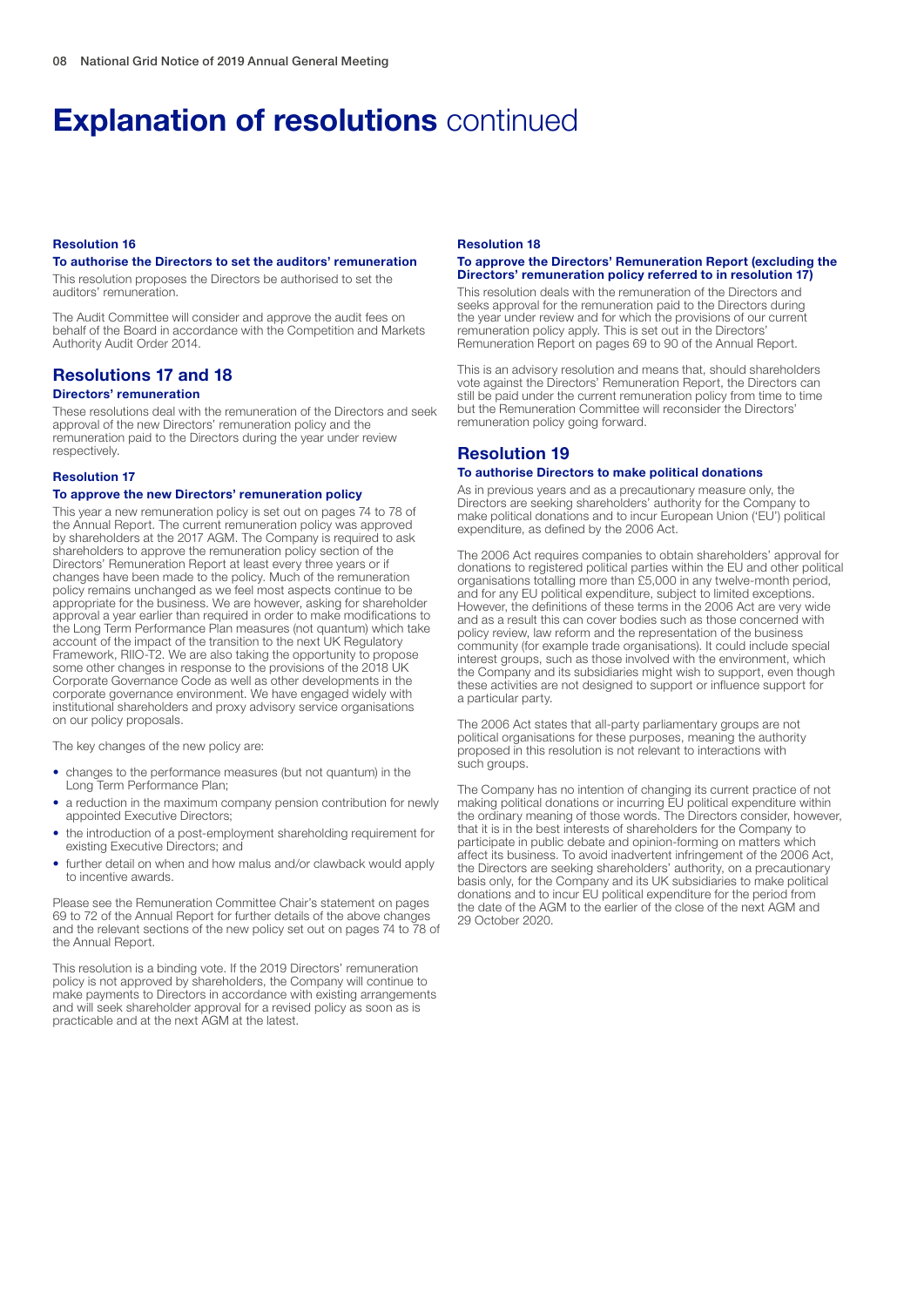### To authorise the Directors to allot Ordinary Shares

The purpose of resolution 20 is to renew the Directors' power to allot shares. The authority will allow the Directors to allot new shares, or to grant rights to subscribe for or convert any security into shares, up to a nominal value of £141,380,440 (representing approximately 1,137,295,043 Ordinary Shares), which is equivalent to approximately 33% of the issued share capital of the Company, exclusive of treasury shares, as at 15 May 2019.

The Directors consider that the Company will have sufficient flexibility with this lower level of authority to respond to market developments. This authority is in line with investor guidelines.

The Directors currently have no intention of issuing new shares, or of granting rights to subscribe for or to convert any security into shares, except in relation to, or in connection with, the operation and management of the Company's Scrip Dividend Scheme and the exercise of options under the Company's employee share plans.

The Company expects to actively manage the dilutive effect of share issuance arising from the operation of the Scrip Dividend Scheme. In some circumstances, additional shares may be allotted to the market for this purpose under the authority provided by this resolution. If required for this purpose, it is expected that the associated allotment of new shares (or rights to subscribe for or convert any security into shares) will not exceed 1% of the issued share capital (excluding treasury shares) per annum.

This authority will be subject to renewal annually. If the resolution is passed, the authority will expire at the earlier of the close of the next AGM and 29 October 2020.

As at 15 May 2019, the number of Ordinary Shares in issue was 3,687,483,073 and the Company held 275,597,944 of these Ordinary Shares as treasury shares, representing 8.08% of the issued share capital excluding treasury shares.

### Resolutions 21 and 22 Scrip dividend Resolution 21

#### To authorise the Directors to operate a Scrip Dividend Scheme

The Directors are proposing that the Company renew the authority (granted at the 2014 AGM in respect of any dividend declared or paid in the period prior to the conclusion of the AGM to be held in 2019) to operate an optional scrip dividend scheme to commence with the proposed 2018/19 final dividend payable in August 2019. The Scrip Dividend Scheme is subject to shareholder approval. Such a scheme will give shareholders the right to elect to receive new Ordinary Shares in the capital of the Company (credited as fully paid) instead of future cash dividends. In line with the Investment Association Share Capital Management guidelines and as permitted by the Company's Articles, the authority contained in this resolution is sought for three years.

The terms and conditions of the National Grid Scrip Dividend Scheme will be amended with effect from the conclusion of the AGM. The revised terms and conditions are set out at Annex 1 and will be available in the Investors area of our website, www.nationalgrid.com. The proposed changes are largely administrative in nature and are not material to the way in which the scheme currently operates.

Shareholders who elect to take new shares in the Company under the scheme will increase their holdings without incurring stamp duty or dealing costs. For the avoidance of doubt, existing scrip mandates executed by shareholders previously will remain effective and will apply to future dividends for which a scrip alternative is offered unless the mandate is cancelled by the shareholder by contacting Equiniti in accordance with the Scrip Dividend Scheme terms and conditions.

The number of shares that shareholders will be entitled to receive under the scheme will be determined by their holdings and the reference share price. The reference share price will be calculated based on the average closing middle market quotations for the Company's shares as derived from the London Stock Exchange Daily Official List for five dealing days commencing on the ex-dividend date for each dividend. Details of how the Scrip Dividend Scheme will operate in respect of the proposed 2018/19 final dividend and future dividends together with the terms and conditions of the scheme can be found at Annex 1.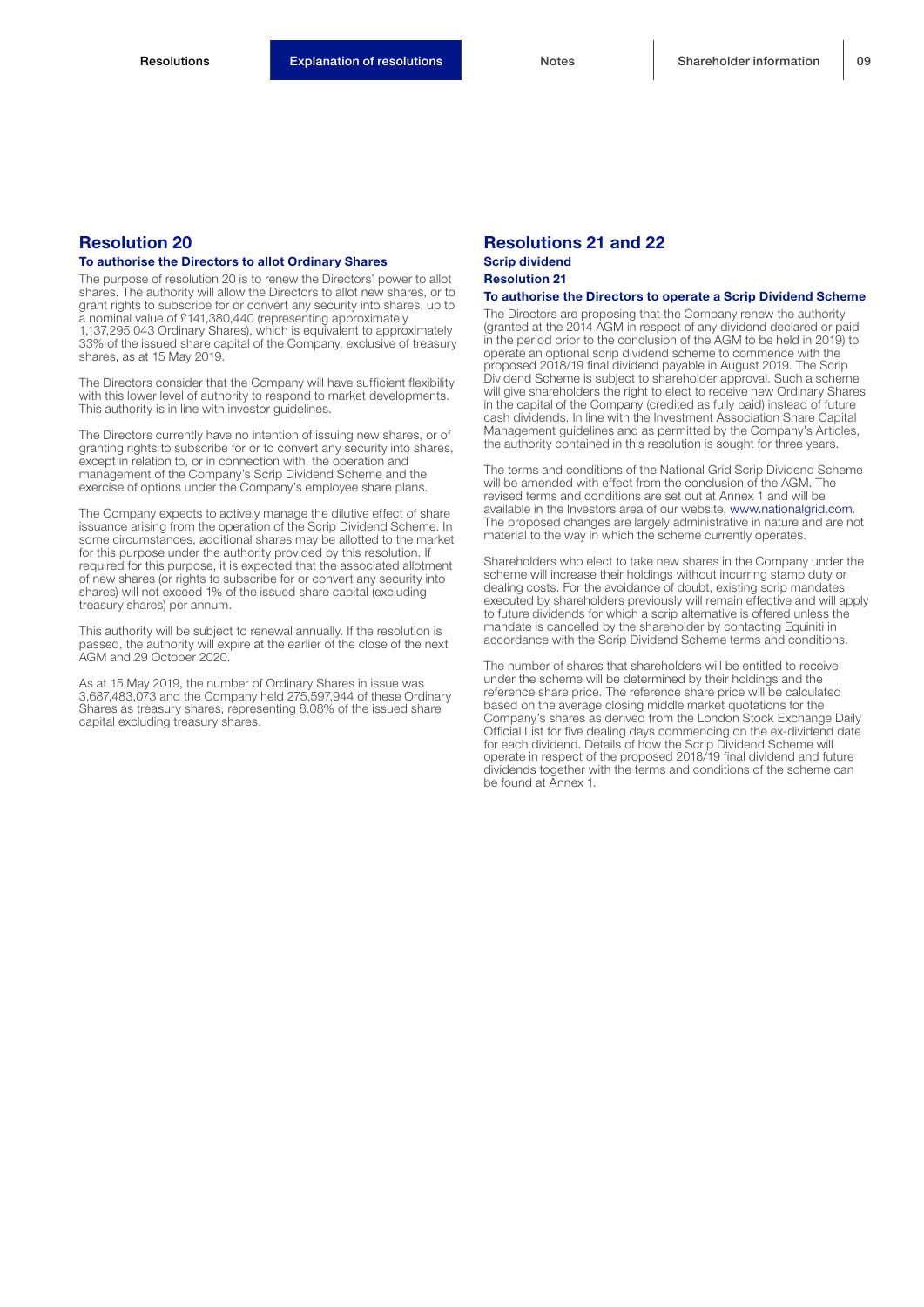# **Explanation of resolutions continued**

#### Resolution 22 To authorise capitalising reserves for the Scrip Dividend Scheme

In accordance with the Articles of the Company, approval is sought to capitalise sums standing to the credit of the reserves of the Company, including the share premium account. This would enable the Directors to apply such sums in paying up in full the nominal amounts of new shares allotted to shareholders pursuant to elections under the Scrip Dividend Scheme.

Resolutions 23 to 26 are special resolutions and will be passed if at least 75% of the votes cast (not counting votes withheld) are in favour.

# Resolutions 23 and 24

# To disapply pre-emption rights

If the Directors allot new shares or other equity securities, or sell treasury shares, for cash (other than in connection with an employee share plan), they must first offer them to existing shareholders in proportion to their existing holdings (known as pre-emption rights).

For the purposes of these resolutions:

- (a) "pre-emptive offer" means an offer of equity securities open for acceptance for a period fixed by the Directors to (i) holders of Ordinary Shares (other than the Company) on the register on a record date fixed by the Directors in proportion to their respective holdings and (ii) other persons so entitled by virtue of the rights attaching to any other securities held by them, but subject in both cases to such exclusions or other arrangements as the Directors may deem necessary or expedient in relation to treasury shares, fractional entitlements, record dates or legal, regulatory or practical problems in, or under the laws of, any territory;
- (b) references to an allotment of equity securities shall include a sale of treasury shares; and
- (c) the nominal amount of any securities shall be taken to be, in the case of rights to subscribe for or convert any securities into shares of the Company, the nominal amount of such shares which may be allotted pursuant to such rights.

In accordance with the Pre-Emption Group's Monitoring Report published in May 2016, the Company has split the authority into two resolutions for the purposes of this AGM. The authorities will expire at the earlier of the close of the next AGM and 29 October 2020. A renewal of these authorities is intended to be proposed at each subsequent AGM.

The Directors consider the authorities in resolutions 23 and 24 to be appropriate in order to allow the Company flexibility to finance business opportunities or to conduct a pre-emptive offer or rights issue without the need to comply with the strict requirements of the statutory pre-emption provisions.

## Resolution 23 Limited disapplication of pre-emption rights

Part (i) of resolution 23 seeks shareholders' approval to allot a limited number of new Ordinary Shares or other equity securities, or sell treasury shares, for cash on a pre-emptive basis but subject to such exclusions or arrangements as the Directors may deem appropriate to deal with certain legal, regulatory or practical difficulties. For example, in a pre-emptive rights issue, there may be difficulties in relation to fractional entitlements or the issue of new shares to certain shareholders, particularly those resident in certain overseas jurisdictions.

The Directors have no current intention of exercising the authority under part (i) of resolution 23 but consider the authority to be appropriate in order to allow the Company flexibility to finance business opportunities or to conduct a pre-emptive offer or rights issue having made appropriate exclusions or arrangements to address such difficulties

In addition, there may be circumstances when the Directors consider it in the best interests of the Company to allot a limited number of Ordinary Shares or other equity securities, or sell treasury shares for cash on a non pre-emptive basis. The Statement of Principles published by the Pre-Emption Group in March 2015 (the 'Statement of Principles') supports the annual disapplication of pre-emption rights in respect of allotments of shares and other equity securities and sales of treasury shares for cash representing no more than 5% of issued ordinary share capital (exclusive of treasury shares), without restriction as to the use of proceeds of those allotments.

Accordingly, the purpose of part (ii) of resolution 23 is to authorise the Directors to allot new Ordinary Shares and other equity securities pursuant to the allotment authority given by resolution 20, or sell treasury shares, for cash up to a nominal value of £21,207,066, equivalent to 5% of the total issued ordinary share capital of the Company excluding treasury shares and 4.63% of the total issued ordinary share capital of the Company including treasury shares, as at 15 May 2019, without the shares first being offered to existing shareholders in proportion to their existing holdings.

The Directors intend to continue to adhere to the provisions of the Statement of Principles and not to allot shares or other equity securities or sell treasury shares for cash on a non pre-emptive basis pursuant to the authority in resolution 23 in excess of an amount equal to 7.5% of the total issued ordinary share capital of the Company, excluding treasury shares, within a rolling three-year period, other than:

- with prior consultation with shareholders; or
- in connection with an acquisition or specified capital investment which is announced contemporaneously with the allotment or which has taken place in the preceding six-month period and is disclosed in the announcement of the allotment.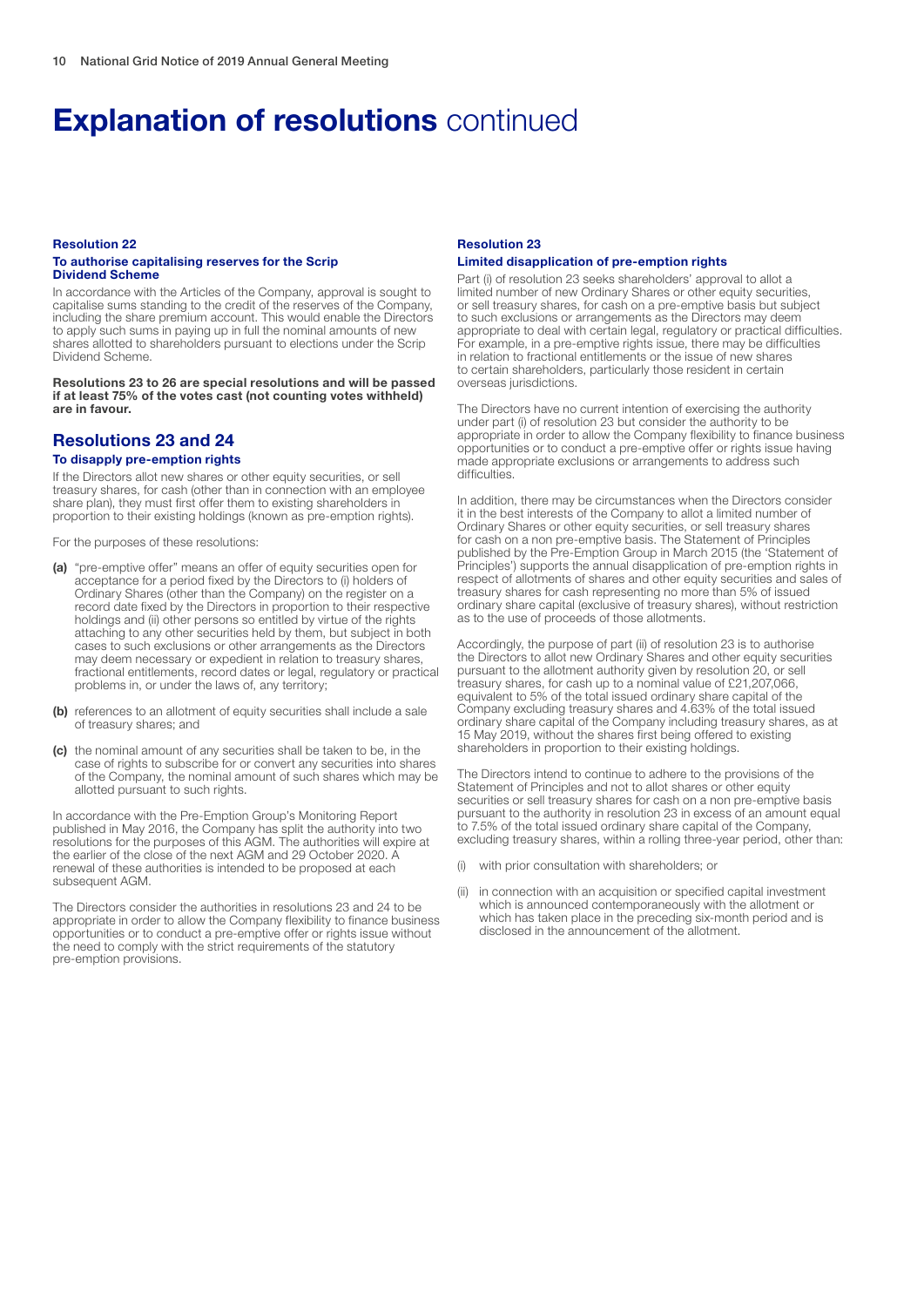#### Limited disapplication of pre-emption rights in the event of financing an acquisition transaction or other capital investment

The Statement of Principles also supports the annual disapplication of pre-emption rights in respect of allotments of shares and other equity securities and sales of treasury shares for cash representing no more than an additional 5% of issued ordinary share capital (exclusive of treasury shares), to be used only in connection with an acquisition or specified capital investment. The Statement of Principles defines "specified capital investment" as meaning one or more specific capital investment related uses for the proceeds of an issue of equity securities, in respect of which sufficient information regarding the effect of the transaction on the Company, the assets the subject of the transaction and (where appropriate) the profits attributable to them is made available to shareholders to enable them to reach an assessment of the potential return.

Accordingly, and in line with the template resolutions of the Pre-Emption Group, the purpose of resolution 24 is to authorise the Directors to allot new Ordinary Shares and other equity securities pursuant to the allotment authority given by resolution 20, or sell treasury shares, for cash up to a further nominal amount of £21,207,066, equivalent to 5% of the total issued ordinary share capital of the Company excluding treasury shares and 4.63% of the total issued ordinary share capital of the Company including treasury shares, as at 15 May 2019, only in connection with an acquisition or specified capital investment which is announced contemporaneously with the allotment, or which has taken place in the preceding six-month period and is disclosed in the announcement of the issue. If the authority given in resolution 24 is used, the Company will publish details of the placing in its next annual report.

# Resolution 25

#### To authorise the Company to purchase its own Ordinary Shares

In some circumstances, the Company may find it advantageous to have the authority to purchase its own shares in the market. The Directors believe that it is an important part of the financial management of the Company to have the flexibility to repurchase issued shares in order to manage its capital base.

The Company will seek to purchase shares where the Directors believe this would be in the best interests of shareholders generally, for example, to manage share dilution created by take-up of the scrip dividend option that is above the level required to maintain appropriate balance sheet strength. The authority will only be used after careful consideration, taking into account market conditions prevailing at the time, other investment and financing opportunities and the overall financial position of the Company.

Further to the explanatory note to resolution 20, the dilutive effect of share issuance arising from the operation of the Scrip Dividend Scheme may be actively managed through the repurchase of the Company's shares. It is expected that such issuance under the Scrip Dividend Scheme, or any such associated repurchases, will not exceed 2.5% of the issued share capital (excluding treasury shares) per annum. It is intended that, in line with recent practice, repurchased shares will be held as treasury shares.

Repurchased shares may be held as treasury shares by the Company, and resold for cash, cancelled, either immediately or at some point in the future, or used for the purposes of employee share plans.

During the year ended 31 March 2019, the Company purchased no Ordinary Shares in the capital of the Company. This resolution complies with investor guidelines, which limit share purchases to 10% of the issued share capital (excluding treasury shares) per annum.

As at 15 May 2019, options were outstanding over 22,527,452 Ordinary Shares, representing approximately 1% of the issued share capital (excluding treasury shares). If the proposed market purchase authority were used in full, shares over which these options were outstanding would represent approximately 1% of the adjusted share capital (excluding treasury shares).

### Resolution 26

#### To authorise the Directors to hold general meetings on 14 clear days' notice

The Company's Articles allow the Directors to call general meetings of the Company, other than AGMs, on a minimum of 14 clear days' notice. Under Section 307A of the 2006 Act, annual shareholder approval is required to call such meetings on such notice (rather than on 21 days' notice). Accordingly, to retain flexibility, the Directors are seeking authority this year to be able to call general meetings, other than AGMs, on not less than 14 clear days' notice. The approval will be effective until the Company's next AGM when it is intended that a similar resolution will be proposed. The shorter notice period would not be used as a matter of routine for such meetings, but only where flexibility is merited by the business of the meeting and it is thought to be to the advantage of shareholders as a whole. The Company will make available to all shareholders an electronic voting facility for any meeting held on 14 clear days' notice.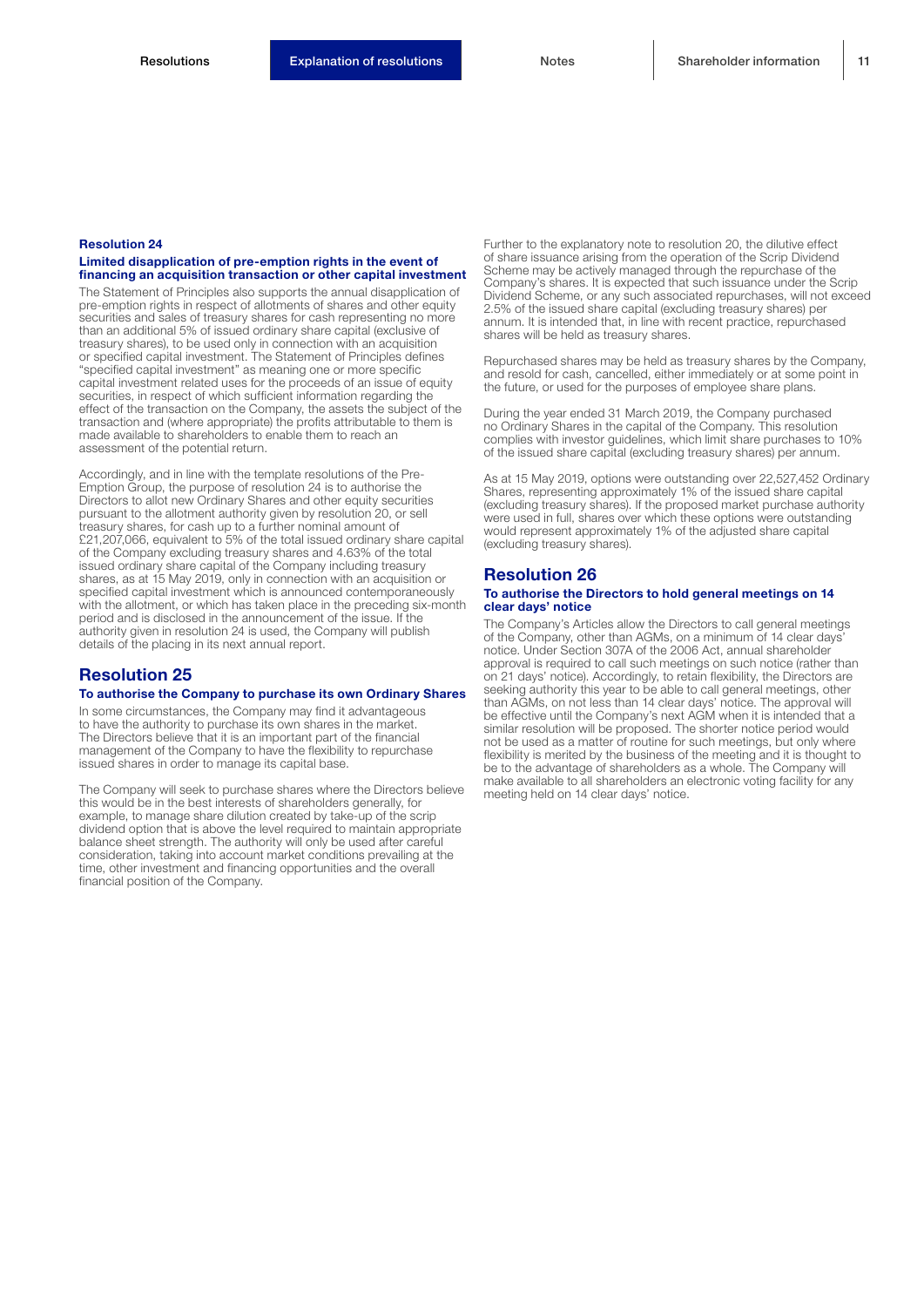# **Notes**

- To be entitled to attend and vote at the AGM, shareholders must be included in the register of members of the Company as at 6pm on Saturday 27 July 2019 or, in the event that this AGM is adjourned, in the register of members 48 hours before the time of any adjourned AGM. They shall be entitled to vote at the AGM in respect of the number of shares registered in their name at that time. Changes to entries in the register of members after 6pm on Saturday 27 July 2019 or, in the event that this AGM is adjourned, in the register of members 48 hours before the time of any adjourned AGM, shall be disregarded in determining the rights of any person to attend or vote at the AGM.
- 2. As at 15 May 2019 (being the latest practicable date before publication of this Notice of AGM), there were 3,687,483,073 Ordinary Shares in issue, carrying one vote each, and 275,597,944 shares in treasury. Shares held in treasury do not have voting rights. Therefore, the total number of voting rights exercisable as at 15 May 2019 is 3,411,885,129.
- 3. Registered holders of Ordinary Shares are entitled to attend, speak and vote, either in person or by proxy, at general meetings of the Company.
- 4. Each of the resolutions to be put to the meeting will be voted on by a poll and not by a show of hands. A poll reflects the number of voting rights exercisable by each shareholder and so the Directors consider it a more democratic method of voting. The results will be published on the Company's website and notified to the UK Listing Authority once the votes have been verified.
- 5. A shareholder of the Company who is entitled to attend, speak and vote at the AGM but is unable or does not wish to attend is entitled to appoint a proxy or proxies to attend, speak and vote on his/her behalf. A proxy does not need to be a shareholder of the Company. A shareholder may appoint more than one proxy in relation to the AGM provided that each proxy is appointed to exercise the rights attached to a different share or shares held by that shareholder. You can instruct your proxy how to vote. Where no specific instruction is given, your proxy may vote at his or her discretion or withhold from voting, as he or she sees fit. Your proxy will also vote (or withhold from voting) as he or she thinks fit in relation to any other matter which is validly put before the meeting. Unless specified otherwise, the Chairman of the Company will act as proxy and vote on a poll as directed by the appointing shareholder. Shareholders will, as applicable, have been sent a personalised Proxy Card or alternatively will be able to complete a proxy form online at www.sharevote.co.uk.
- **6.** To be valid, Proxy Cards must be received by no later than 11.30am on Saturday 27 July 2019, using the pre-paid envelope provided or delivered by post or (during normal business hours) by hand to: Equiniti, Aspect House, Spencer Road, Lancing, West Sussex BN99 6DA. Alternatively, shareholders can complete the proxy form online at www.sharevote.co.uk by no later than 11.30am on Saturday 27 July 2019. The appointment of a proxy will not prevent a shareholder from subsequently attending and voting at the meeting in person. However, if you vote in person on a resolution, the appointment of your proxy/proxies will not be valid on that resolution.
- 7. For further details relating to the voting and participation rights of shareholders, please refer to the Company's Articles, copies of which are available on the Company's website at www.nationalgrid.com/group/about-us/corporate-governance.
- 8. If this Notice of AGM is sent to you as a person nominated to receive copies of Company communications, the proxy rights described above do not apply. The rights described in these paragraphs only apply to shareholders. You may have a right under an agreement with the registered member to be appointed (or have someone else appointed) as a proxy for the AGM, and you are advised to contact them. Alternatively, if you do not have such a right, or do not wish to exercise it, you may have a right under such agreement to give instructions to the registered member holding the shares as to the exercise of voting rights.
- 9. A corporate shareholder may appoint one or more corporate representatives on its behalf who may exercise all of its powers as a shareholder provided they do not do so in relation to the same shares.
- 10. CREST members who wish to appoint a proxy or proxies through the CREST electronic proxy appointment service may do so by using the procedures described in the CREST Manual available via www.euroclear.com. CREST personal members or other CREST sponsored members, and those CREST members who have appointed a voting service provider, should refer to their CREST sponsor or voting service provider, who will be able to take the appropriate action on their behalf.
- 11. Any message, regardless of whether it relates to the appointment of a proxy or to an amendment to an instruction given to a previously appointed proxy must, in order to be valid, be transmitted so as to be received by the issuer's agent (CREST ID RA19) by 8.00pm on Friday 26 July 2019. After this time, any change to instructions to proxies appointed through CREST should be communicated to the agent by other means. It is the responsibility of the CREST member concerned to take (or if the CREST member is a CREST personal member or sponsored member or has appointed a voting service provider, to procure that his CREST sponsor or voting service provider takes) such action as shall be necessary to ensure that a message is transmitted by means of the CREST system by any particular time. In this connection, CREST members (and, where applicable, their CREST sponsors or voting service providers) are referred, in particular, to those sections of the CREST Manual concerning practical limitations of the CREST system and timings. The Company may treat as invalid a CREST Proxy Instruction in the circumstances set out in Regulation 35(5) (a) of the Uncertificated Securities Regulations 2001.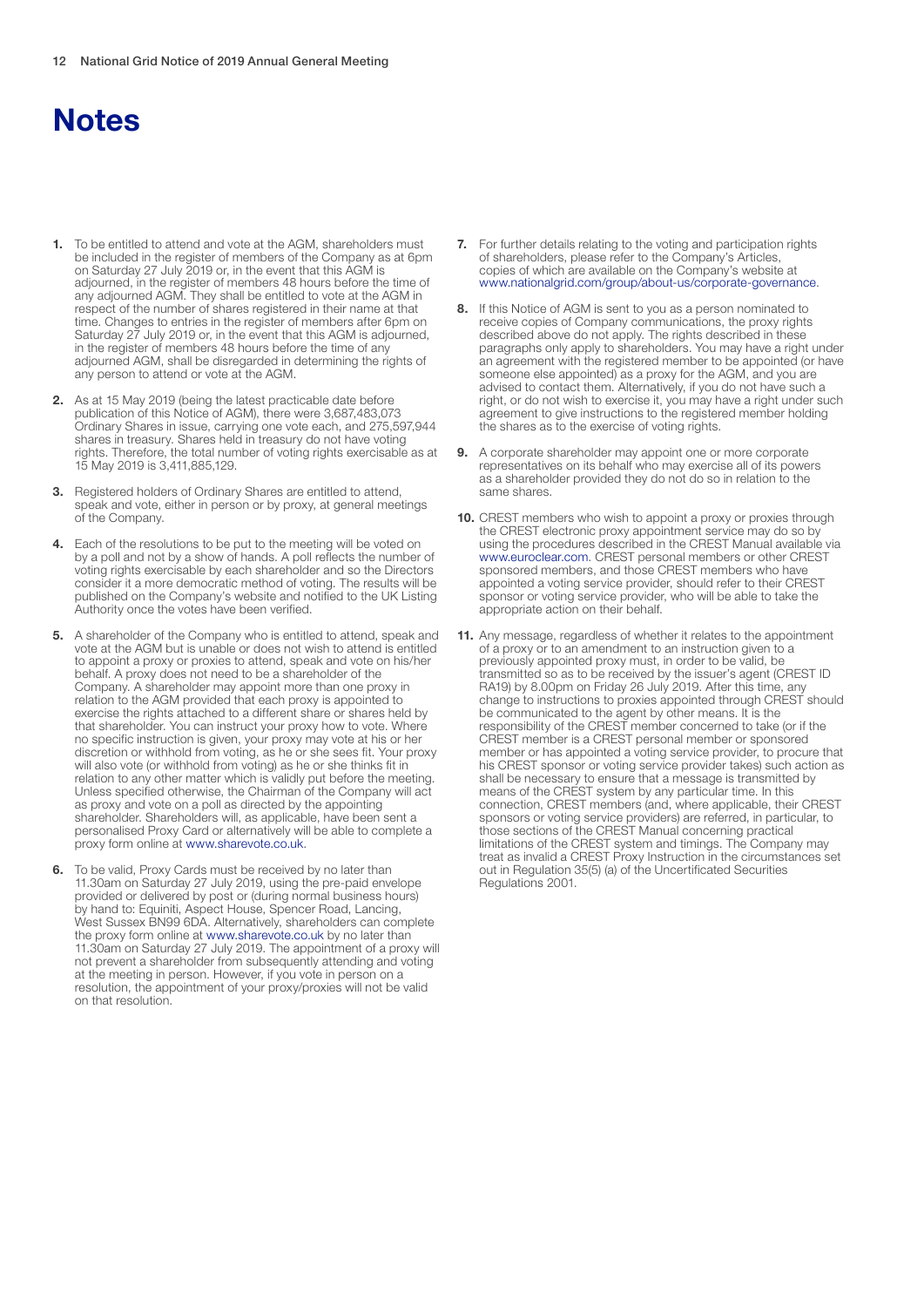- 12. Shareholders have the right to ask questions at the AGM which the Company must cause to have answered if they relate to the business being dealt with at the meeting unless (a) answering such questions would unduly interfere with the preparation for the meeting or involve the disclosure of confidential information, (b) the answer has already been given on the Company's website in the form of an answer to a question, or (c) answering the questions would be undesirable in the interests of the Company or the good order of the meeting.
- 13. Shareholders meeting the threshold requirements in Section 338 and Section 338A of the 2006 Act have the right to require the Company (i) to give, to members of the Company entitled to receive notice of the meeting, notice of a resolution which may properly be moved and is intended to be moved at the meeting and/or (ii) to include in the business to be dealt with at the meeting any matter (other than a proposed resolution) which may be properly included in such business. A resolution may properly be moved or a matter may properly be included in the business of the meeting unless (a) (in the case of a resolution only) it would, if passed, be ineffective (whether by reason of inconsistency with any enactment or the Company's constitution or otherwise), (b) it is defamatory of any person, or (c) it is frivolous or vexatious.

Such a request may be in hard copy form or in electronic form, must identify the resolution of which notice is to be given or the matter to be included in the business of the meeting, must be authorised by the person or persons making it, must be received by the Company not later than 14 June 2019, being the date six clear weeks before the meeting, and (in the case of a matter to be included in the business of the meeting only) must be accompanied by a statement setting out the grounds for the request.

14. Copies of the Directors' service contracts or letters of appointment and the Company's Articles will be available for inspection at the registered office of the Company at 1–3 Strand, London WC2N 5EH during normal business hours until the time of the AGM and at The ICC, 8 Centenary Square, Birmingham B1 2EA from 15 minutes before the AGM until it ends.

- 15. Copies of this Notice of AGM, the Annual Report and information required by Section 311A of the 2006 Act are available on the Company's website at www.nationalgrid.com. Shareholders should note it is possible that, pursuant to requests made by shareholders of the Company under Section 527 of the 2006 Act, the Company may be required to publish on a website a statement setting out any matter relating to: (i) the audit of the Company's accounts (including the auditors' report and the conduct of the audit) that are to be laid before the AGM; or (ii) any circumstance connected with an auditor of the Company ceasing to hold office since the previous meeting at which annual accounts and reports were laid in accordance with Section 437 of the 2006 Act. The Company may not require the shareholders requesting any such website publication to pay its expenses in complying with Section 527 or Section 528 of the 2006 Act. Where the Company is required to place a statement on a website under Section 527 of the 2006 Act, it must forward the statement to the Company's auditors not later than the time when it makes the statement available on the website. The business which may be dealt with at the AGM includes any statement the Company has been required under Section 527 of the 2006 Act to publish on a website.
- 16. You may not use any electronic address provided in either this Notice of AGM or any related documents (including the proxy form) to communicate with the Company for any purposes other than those expressly stated.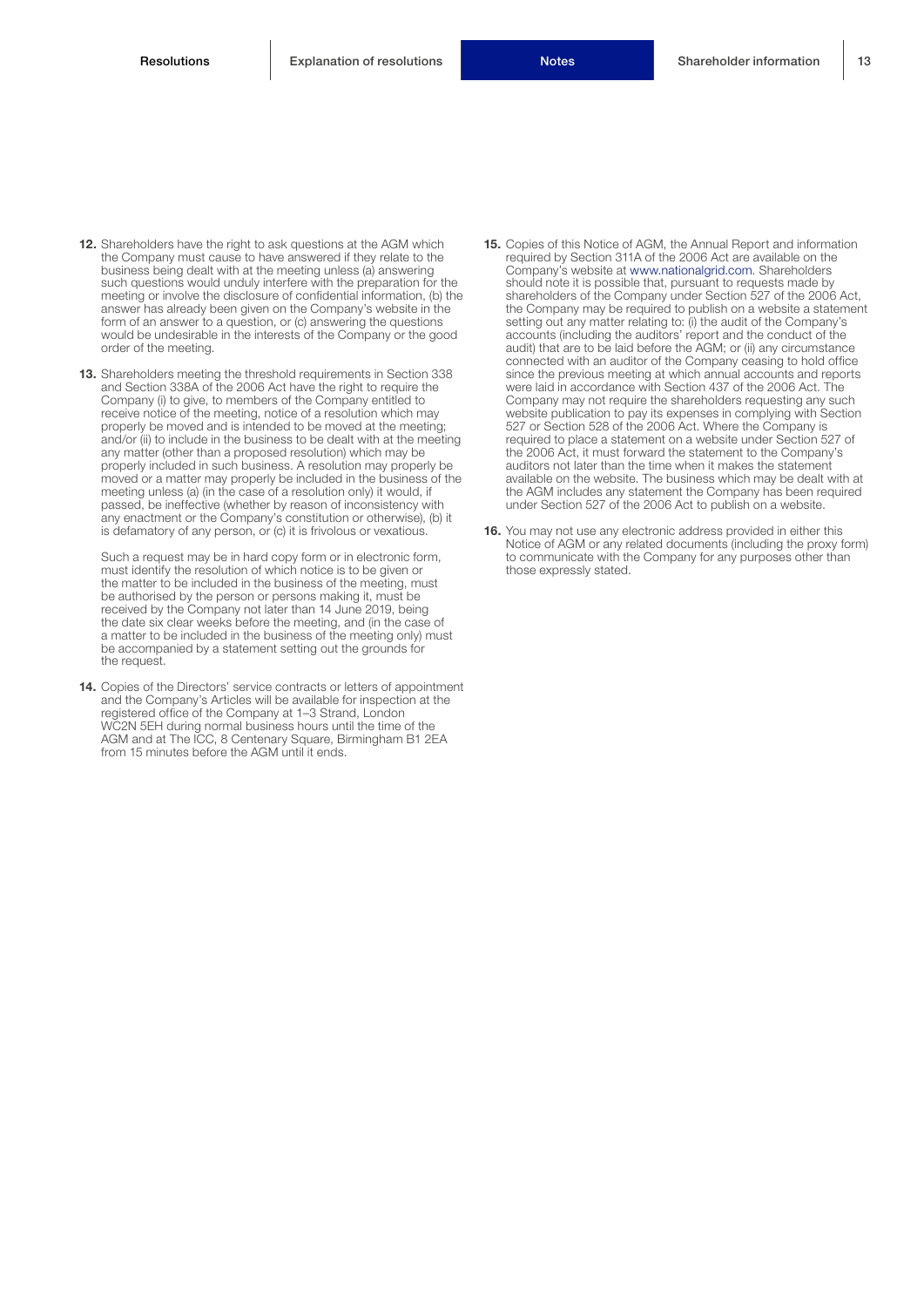# Shareholder information

# The AGM

The AGM will take place at 11.30am on Monday 29 July 2019 at The ICC, 8 Centenary Square, Birmingham B1 2EA (see map below). Registration for the AGM will open at 10.00am on Monday 29 July 2019.

## Venue

For location and travel details to The ICC, please visit www.theicc.co.uk/find-us. For walking route details, please visit www.theicc.co.uk/birmingham/walking-routes/.

Limited free car parking will be available adjacent to the venue (Arena Birmingham – North Car Park) on a 'first come, first served' basis. There is no pre-registration; simply park on the day and at any point before you leave go to the nearest pay kiosk and enter your vehicle registration and how many hours you have been parked. You will then be prompted to enter the code NGAGM29. A green circle with a white tick will then appear, this means that your parking has been validated. If you have any queries, please press the help button on the pay kiosk to speak to someone who will be able to help you. If you do not enter this code or your vehicle registration is incorrect you will be charged the full price for parking. If you have any questions in relation to the parking, please contact ParkJockey on +44 (0) 2078 428508 or info@parkjockey.com. Car parking for shareholders with special access requirements is also available. Please call The ICC on +44 (0) 121 644 6000 (calls will be charged at your standard network rate). Shareholders walking to the AGM from Birmingham New Street Station should leave the station via the New Street/Victoria Square exit.



Map correct at the time of going to print

## If you can attend the meeting

Please bring your notification card (Shareholder information and Attendance Card) if received in hard copy or a copy of the email notification if we communicate with you electronically, as this will help with registration.

Tea and coffee will be available before the meeting and a light lunch will be provided after the meeting in the main hall. Please note that food and drink are not permitted in the auditorium.

You will be asked to pass through our security systems before entering the meeting. For your personal safety and security there may be checks and searches conducted. Please do not bring suitcases, large bags or rucksacks. If you do, we may ask you to leave the item in the cloakroom.

Recording equipment, cameras and other items that might interfere with the good order of the meeting will not be permitted into the main hall or auditorium. Mobile phones must be turned off or be on silent during the meeting.

If there is a question that you wish to ask at the meeting, we would encourage you to pre-register your question with a member of the team at the Question Registration area in the main hall.

Equiniti will be available before and after the meeting to answer any questions you may have regarding your shareholding. National Grid staff will also be available to answer any questions you may have on the Company's activities.

The meeting will be filmed for webcast purposes. If you attend the meeting in person, you may be included in the webcast. Please note that the webcast footage may be transferred outside the European Economic Area. By attending the meeting, you consent to being filmed.

#### **Accessibility**

The ICC is easily accessible by wheelchair users and has lift access inside. An induction loop is available for shareholders with hearing difficulties.

# If you cannot attend the meeting

#### Watch our webcast

If you cannot attend you can follow the meeting by watching our webcast online at www.nationalgrid.com.

#### Appoint a Proxy

If you cannot attend the meeting, in order to vote on the resolutions being proposed at the AGM, you will need to appoint a proxy using one of the following methods (as applicable):

- Complete the proxy form online at www.sharevote.co.uk
- Complete, date and sign the paper Proxy Card enclosed with this Notice and return it using the pre-paid envelope provided or deliver it by hand during normal business hours to:
	- Equiniti Aspect House Spencer Road Lancing West Sussex BN99 6DA
- If you are a CREST member you can submit a message via CREST, please see notes 10 and 11 on page 12 for details.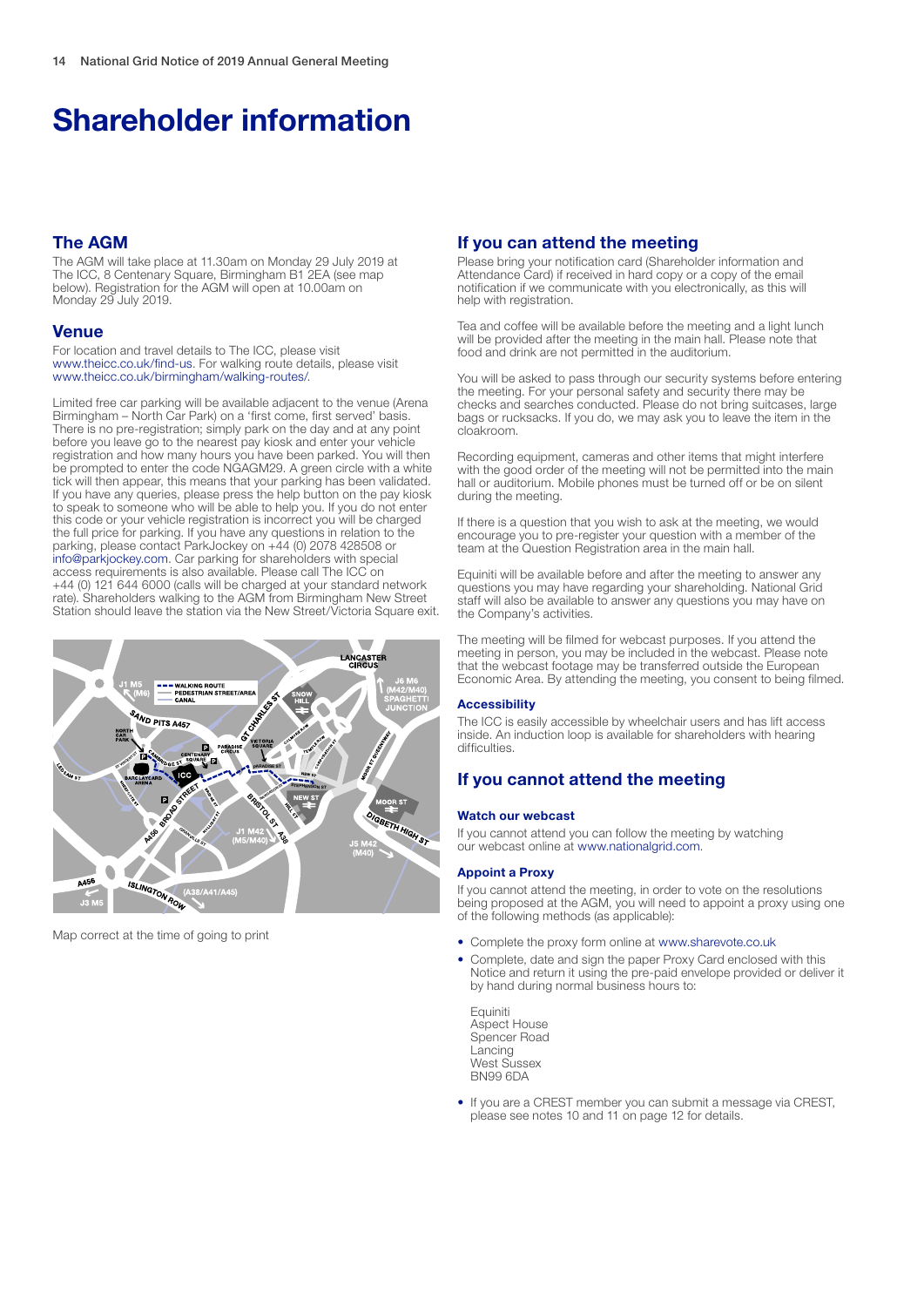To be valid, Proxy Cards must be received by 11.30am on Saturday 27 July 2019 and CREST Proxy Instructions by 8.00pm on Friday 26 July 2019.

Please note that proxy votes can only be submitted via paper Proxy Cards returned to the address stated, electronically via www.sharevote.co.uk or www.shareview.co.uk or via CREST. Proxy votes cannot be submitted via any other means of communication.

The return of a completed Proxy Card or CREST Proxy Instruction will not prevent you from attending the AGM and voting in person if you wish to do so.

### **Voting**

Each of the resolutions to be put to the meeting will be voted on by a poll and not by a show of hands. A poll reflects the number of voting rights exercisable by each shareholder and so the Directors consider it a more democratic method of voting. The results will be published on the Company's website and notified to the UK Listing Authority once the votes have been verified.

For further details relating to the voting and participation rights of shareholders, please refer to the Company's Articles, copies of which are available on the Company's website at www.nationalgrid.com/group/about-us/corporate-governance.

#### Beware of share fraud

Investment scams are often sophisticated and difficult to spot. Shareholders are advised to be wary of any unsolicited advice or offers, whether over the telephone, through the post or by email. If you receive any unsolicited communication, please check the company or person contacting you is properly authorised by the Financial Conduct Authority ('FCA') before getting involved.

Be ScamSmart and visit www.fca.org.uk/scamsmart. You can report calls from unauthorised firms to the FCA by calling 0800 111 6768.

### Want more information or help?

Equiniti can help with shareholding queries and can provide you with a copy of the Annual Report. Their contact details are overleaf. Alternatively, the Annual Report and this Notice of Meeting are available at www.nationalgrid.com in the Investors section.

### **Glossarv**

Annual Report the Company's Annual Report and Accounts for the year ended 31 March 2019

ADS American Depositary Shares

**AGM** the Annual General Meeting

Articles the Articles of Association of the Company

Code the UK Corporate Governance Code published in 2018

CREST the relevant system (as defined in the Uncertificated Securities Regulations 2001 (SI/3755)) in respect of which Euroclear UK & Ireland Limited is the operator

**Directors** the directors of National Grid plc

Equiniti is a trading name of Equiniti Limited and Equiniti Financial Services Limited

EU the European Union, being the economic and political union of 28 member states located in Europe

**FCA** the Financial Conduct Authority

London Stock Exchange the London Stock Exchange plc

**National Grid or Company National Grid plc** 

**Ordinary Shares** Ordinary Shares of 12<sup>204/473</sup> pence each in the capital of the Company

Scrip Dividend Mandate or Mandate Form a mandate (in a form provided by the Company) from a shareholder to the Directors to allot new shares under the terms of the Scheme in lieu of a cash dividend to which they may become entitled from time to time

**Scrip Dividend Scheme or Scheme** the National Grid plc Scrip Dividend Scheme as comprised under and subject to the terms and conditions contained in this document as amended from time to time

**Scrip Election Date** the latest date for receipt of Mandate Forms or CREST Dividend Election Input Messages to enable a scrip dividend election to apply for a particular dividend

**Shareholder** a holder of Ordinary Shares in the capital of the Company

Shareview portfolio means the online portfolio service provided by the Equiniti Group where a shareholder can find details regarding their holding. Further information can be found at: www.shareview.co.uk

Sharevote means the online voting service provided by the Equiniti Group where a shareholder can make a proxy appointment and give voting instructions for general meetings. Further information can be found at: www.sharevote.co.uk

Statement of Principles the Statement of Principles published by the Pre-Emption Group in March 2015

2006 Act the Companies Act 2006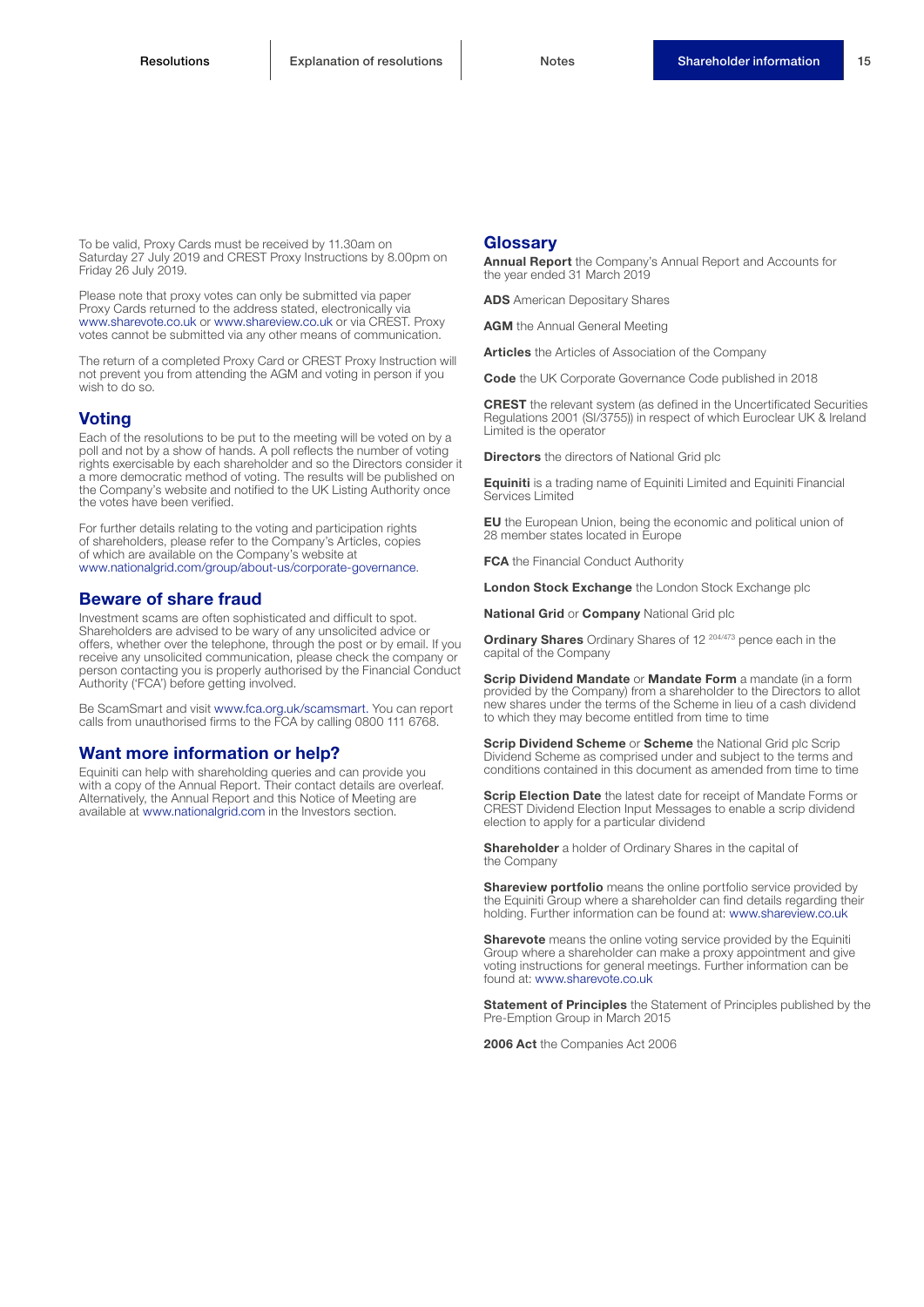# Annex 1

# Scrip Dividend Scheme – Terms and Conditions

This document is important and requires your immediate attention. If you are in any doubt about the action you should take with this document, you should immediately consult an appropriate independent advisor duly authorised under the UK Financial Services and Markets Act 2000.

#### 1. The Scrip Dividend Scheme

The optional Scrip Dividend Scheme ('Scheme') enables shareholders to receive new fully paid Ordinary Shares in National Grid plc (the 'Company') instead of cash dividends. This makes it possible for shareholders to increase their shareholdings in National Grid without incurring dealing costs or stamp duty. Please see paragraph 16 below for taxation information.

The operation of the Scheme is subject always to the Directors' decision to make an offer of new fully paid Ordinary Shares in respect of any particular dividend. Should the Directors decide not to offer new shares in respect of any particular dividend, cash will automatically be paid instead.

#### 2. Joining the Scheme

All UK shareholders holding their shares either in certificated form or in the National Grid Corporate Sponsored Nominee Service ('CSN') can, if they so wish, join the Scheme by completing and submitting a Scrip Dividend Mandate Form. This can be done online by visiting their Shareview portfolio www.shareview.co.uk, and changing their dividend options, or by completing a paper Mandate Form (which may be amended from time to time) and sending it to the Company's Registrar, Equiniti Limited. No acknowledgment of receipt of online instructions or paper Mandate Forms will be issued. For details regarding overseas shareholders, please see paragraph 11 below. Further copies of the paper Mandate Form may be obtained online at www.nationalgrid.com or from the Company's Registrar. All elections will be subject to fulfilment of the conditions specified on their Shareview portfolio or in the paper Mandate Form. The right to elect to receive new shares is non-transferable.

The date by which scrip elections must be made is referred to as the 'Scrip Election Date'. The applicable Scrip Election Date in relation to each dividend will be announced by the Company and made available on its website at www.nationalgrid.com. Completed Mandate Forms must be received by the Company's Registrar (either by post or online via the Shareview portfolio) before 5pm (London time) on the Scrip Election Date to apply to the dividend to be paid in order to be eligible to receive shares instead of cash for that dividend and subsequent dividends. Mandate Forms received after that time will apply to subsequent dividends only and the upcoming dividend will be paid in cash. A Mandate Form, once submitted online or completed and returned to the Company's Registrar, will remain in force for all future dividends, where a scrip dividend alternative is offered, until such Mandate Form is cancelled by the shareholder via their Shareview portfolio or in writing to the Company's Registrar.

Shareholders who hold their shares in CREST can only elect to receive dividends in the form of new Ordinary Shares by use of the CREST Dividend Election Input Message. By doing so, such CREST shareholders confirm their election to participate in the Scheme and their acceptance of these terms and conditions, as amended from time to time. Other forms of election, including paper forms of election, will not be accepted in respect of shares held through CREST. The Dividend Election Input Message must contain the number of shares in relation to which the election is being made.

If the number of elected shares is blank or zero then the election will be rejected. If the number of elected shares is greater than the shares held at the relevant record date then the election will be applied to the holding as at the relevant record date. Once an election is made using the CREST Dividend Election Input Message system it cannot be amended. Therefore, if a CREST shareholder wished to change their election, such shareholder would need to cancel their previous election and submit a new election. CREST shareholders must elect for each dividend to receive new shares in respect of such dividend.

CREST elections must be made through CREST, before 5pm (London time) on the Scrip Election Date.

#### 3. Number of new shares

The number of new shares that shareholders will receive for each dividend will depend on the amount of the cash dividend, any residual cash balance brought forward from the last scrip dividend, the number of shares held and the reference share price to be used in calculating shareholders' entitlements.

The reference share price will be the average of the middle market quotations for the Company's Ordinary Shares on the London Stock Exchange Daily Official List for the five dealing days commencing on (and including) the date on which the Ordinary Shares are first quoted ex-dividend ('Scrip Reference Price').

The formula used for calculating the maximum number of shares to be received for each dividend will be as follows:

(number of Ordinary Shares held at the dividend record date x cash dividend per share (+ any residual cash balance))/Scrip Reference Price

#### For example:

- i) If a shareholder held 1,000 shares and the dividend was 21.3 pence per share and the average share price for the five dealing days after the ex-dividend date was 710 pence, then such shareholder would receive 30 additional shares under the Scheme.
- ii) If a shareholder held 500 shares and the dividend was 23 pence per share and the average share price for the five dealing days after the ex-dividend date was 610 pence, then such shareholder would receive 18 additional shares under the Scheme.

The record date, ex-dividend date and Scrip Reference Price in respect of any future scrip dividends will be announced and made available on the Company's website at www.nationalgrid.com.

Once shareholders' new shares have been issued, a statement will be sent to such shareholders, along with a new share certificate (where relevant), showing the number of new Ordinary Shares allotted, the Scrip Reference Price, and the total cash equivalent of the new Ordinary Shares for tax purposes. If on any occasion the cash dividend entitlement, together with any cash balance brought forward, is insufficient to acquire at least one new share, shareholders will receive a statement explaining that no shares have been issued and showing how much cash has been carried forward to the next dividend.

CREST shareholders will have their accounts credited directly with new shares on the dividend payment date or as soon as practicable thereafter and will receive a statement as above. CSN shareholders will have their CSN accounts credited directly with new shares on the dividend payment date or as soon as practicable thereafter and will receive a statement as above.

#### 4. Fractions and cash balances

No fraction of a new share will be issued and calculation of entitlement to new shares will always be rounded down to the nearest whole new share. Any residual cash balance (except in the case of CREST shareholders where such sums will be paid out on the dividend payment date) will be carried forward to be included in the calculation for the next dividend. No interest will be paid on this cash balance. If a shareholder holds their shares within the CSN, their cash balance will be treated as Client Money under the Financial Conduct Authority rules.

#### 5. Future dividends

Once a certificated or CSN shareholder has completed and returned a valid Mandate Form, this will apply for all successive dividends unless and until it is revoked via the share portal or in writing by the shareholder to the Company's Registrar. Shareholders holding their shares in CREST must elect for each dividend. The mandate is always subject to the Directors' decision to offer a scrip dividend. The Directors may decide not to offer a scrip alternative in respect of any future dividend. Please see paragraphs 13 and 14 below for further details.

All new Ordinary Shares issued under the Scheme will automatically increase shareholders' shareholdings on which the next entitlement to a scrip dividend will be calculated (unless an election has been made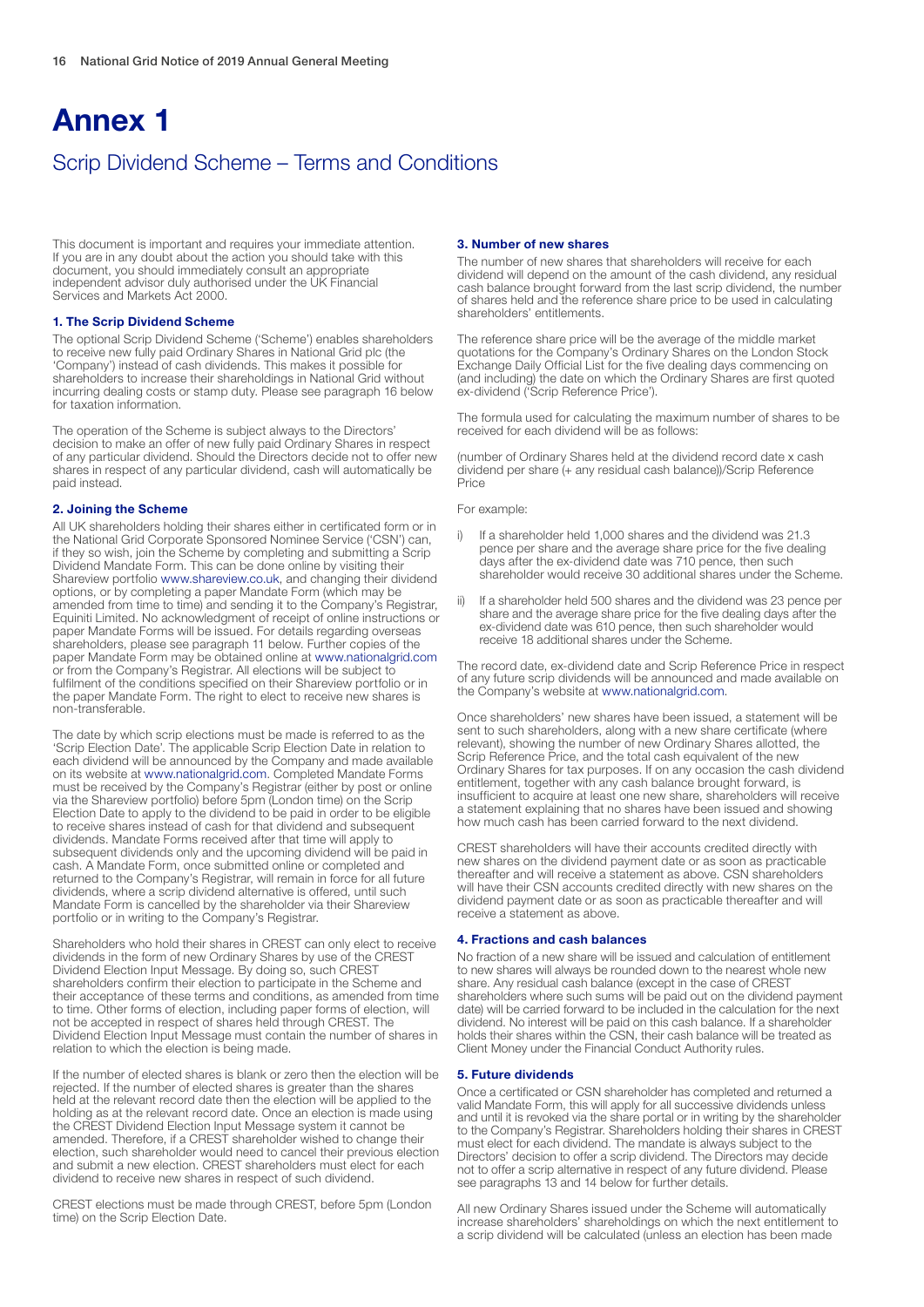on part of a shareholding only in respect of nominee shareholdings). Where any dividend payable to a shareholder is insufficient to purchase at least one new share via the Scheme, funds representing shareholders' fractional entitlements will be accumulated for their benefit. These funds will be added to the cash amount of the next dividend (in respect of which a scrip dividend alternative is offered) and applied in calculating shareholders' entitlement under that offer. In the case of CREST shareholders, fractional entitlements will be paid out on the dividend payment date.

Accumulated fractional entitlements will be paid to certificated and CSN shareholders in cash as soon as reasonably practicable in the event of cancellation of mandates by such shareholders or disposals of such shareholders' entire shareholdings, or in the event of cancellation or termination of the Scheme. In the event of death, insolvency or mental incapacity of a shareholder, any cash balance for that shareholder will be paid to his/her estate or trustee as applicable. Where a certificated shareholder cancels their mandate or sells their shares, amounts less than £3 standing to their benefit in such account will, unless instructed otherwise in writing in advance by the shareholder, be paid to a charity of the Company's choice.

#### 6. Listing and ranking of the new shares

Application will be made to the London Stock Exchange and the UK Listing Authority ('UKLA') for admission of the new shares to trading and to the official list of the UKLA. The new shares will be credited as fully paid and will rank equally in all respects with the existing Ordinary Shares, including the same voting rights and dividend rights (other than, for the avoidance of doubt, the right to receive the relevant cash dividend in lieu of which the scrip shares have been issued). In the unlikely event that the new shares are not admitted to listing, or if any other condition is not fulfilled, the Company will pay the dividend in cash in the usual way as soon as reasonably practicable.

#### 7. Share certificates and dealings

Subject to the new shares being admitted to the official list of the UKLA and to trading on the London Stock Exchange, new share certificates for participants in the Scheme will be posted to certificated shareholders at their own risk, on or about the same date as the dividend cheques are posted to those shareholders who are not participating in the Scheme (see the National Grid website, www. nationalgrid.com, for current dates). CREST shareholders will have their CREST accounts credited directly with the new shares on or as soon as is reasonably practicable after the same day that the cash dividend is paid. CSN participants will have their CSN accounts credited directly with the new shares on, or as soon as is practicable after, the same day that the cash dividend is paid. Dealings in the new Ordinary Shares are expected to begin on the dividend payment date.

#### 8. Multiple holdings

If for any reason a shareholder's shares are registered in more than one holding then, unless such multiple shareholdings are consolidated before the Scrip Election Date, they will be treated as separate. As a result, separate mandates will need to be completed for each such holding if shareholders wish to receive new shares under the Scheme in respect of each holding. Shareholders wishing to consolidate their holdings should contact the Company's Registrar, Equiniti Limited.

#### 9. Shareholdings in joint names

In respect of shareholdings held in joint names, to be effective, elections made using the Scrip Dividend Mandate Form must be signed by all joint shareholders.

#### 10. Partial elections

Mandates will only be accepted in relation to the whole shareholding. The Directors may, at their discretion, allow a shareholder to elect in respect of a lesser number of shares where they are acting on behalf of more than one beneficial holder, that is, through a nominee shareholding held in CREST. The Dividend Election Input Message submitted to CREST must contain the number of shares for which the election is being made. Such elections must be renewed for each dividend. A cash dividend will be paid on any remaining shares not included in the Dividend Election Input Message.

#### 11. Overseas shareholders

Shareholders who are resident outside the UK may treat this document as an invitation to receive new Ordinary Shares unless such an invitation could not lawfully be made to such shareholders without compliance with any registration or other legal or regulatory requirements. It is the responsibility of any person resident outside the UK wishing to elect to receive new Ordinary Shares under the Scheme to be satisfied that such an election can validly be made without any further obligation on the part of the Company, and to be satisfied as to full observance of the laws of the relevant territory, including obtaining any governmental, regulatory or other consents which may be required and observing any other formalities in such territories and any resale restrictions which may apply to the new shares. Unless this condition is satisfied, such shareholders may not participate in the Scheme or submit a Mandate Form.

#### 12. Recent sale or purchase of Ordinary Shares

If shareholders have sold some of their Ordinary Shares before a record date, the Scheme will apply in respect of the remainder of such shareholders' shares. If shareholders have bought any additional Ordinary Shares after a record date, the additional shares will not be eligible for the next dividend, but will be eligible for future dividends, without the need to complete a further mandate in respect of the additional shares (unless the shares are held in CREST, in which case a new election must be made).

#### 13. Cancellation of Mandates

Shareholders may cancel their Scrip Dividend Mandates at any time. Notice of cancellation must be effected online via their Shareview portfolio or given in writing to the Company's Registrar by no later than 5pm (London time) on the Scrip Election Date. CREST shareholders can only cancel their elections through the CREST system. A notice of cancellation will take effect on its receipt and be processed by the Company's Registrar in respect of all dividends payable after the date of receipt of such notice. If a notice of cancellation is received after 5pm (London time) on the Scrip Election Date, the shareholder will receive additional shares under the Scheme for the next dividend payable and the cancellation will take effect for subsequent dividends.

A shareholder's Scrip Dividend Mandate will be deemed to be cancelled if such shareholder sells or otherwise transfers their Ordinary Shares to another person but only with effect from the registration of the relevant transfer.

If shares are held in certificated form or within the CSN and a shareholder sells or transfers their entire shareholding before the Scrip Election Date for a particular dividend, the shareholder will be withdrawn from the Scheme for that dividend. A shareholder's mandate will also terminate immediately on receipt of notice of such shareholder's death. However, if a joint shareholder dies, the mandate will continue in favour of the surviving joint shareholder(s) (unless and until cancelled by the surviving joint shareholder(s)). If a shareholder holds their shares in certificated form any residual amounts of over £3 standing to the credit of a shareholder will be paid to such shareholder in cash on or as soon as practicable after the cancellation. Where such residual amount is under £3, such sums will, unless the shareholder instructs otherwise in writing in advance, be paid to a charity of the Company's choice. If shares are held within the CSN, any residual amounts standing to the credit of a shareholder will be paid to the relevant shareholder in cash on or as soon as practicable after the cancellation.

#### 14. Changes to or cancellation of the Scheme

At any time, the Directors, at their discretion and without notice to shareholders individually, may modify, suspend, terminate or cancel the Scheme. In the case of any modification, existing mandates (unless otherwise specified by the Directors) will be deemed to remain valid under the modified arrangements unless and until the Company's Registrar receives a cancellation in writing or via their Shareview portfolio from such shareholders pursuant to paragraph 13 above. If the Scheme is terminated or cancelled by the Directors, all mandates then in force will be deemed to have been cancelled as at the date of such termination or cancellation.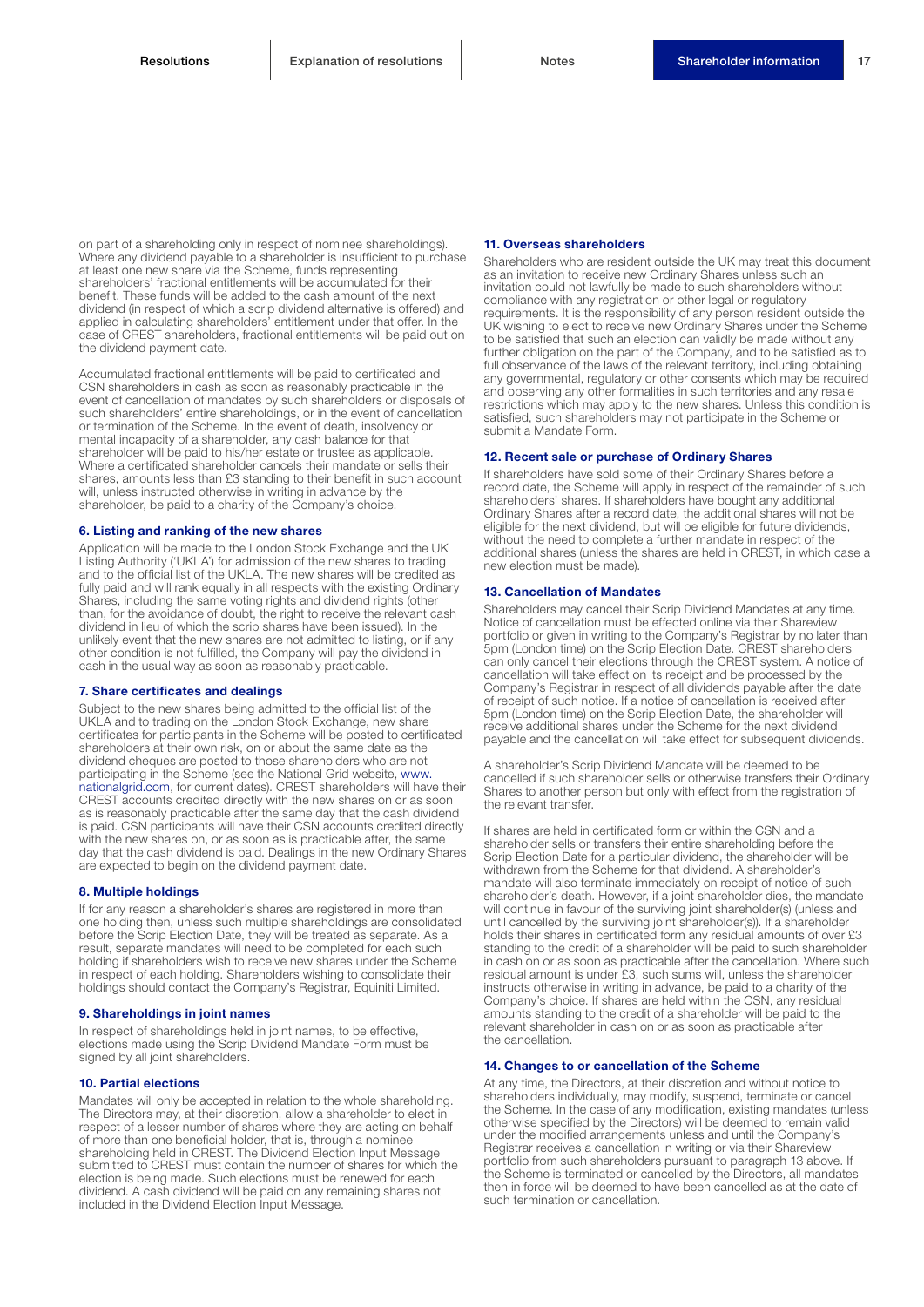# Annex 1 continued

# Scrip Dividend Scheme – Terms and Conditions continued

The operation of the Scheme is always subject to the Directors' decision to make an offer of new fully paid Ordinary Shares in respect of any particular dividend. The Directors also have the power, after such an offer is made, to revoke the offer generally at any time prior to the allotment of new Ordinary Shares under the Scheme. If the Directors revoke an offer (or otherwise suspend, terminate or cancel the Scheme), shareholders will receive their dividend in cash on or as soon as reasonably practicable after the dividend payment date.

#### 15. Governing law and jurisdiction

The Scheme (including the Mandate Form and any related circular) is subject to the Company's Articles and these terms and conditions, as amended from time to time, and is governed by, and its terms and conditions are to be construed in accordance with, English law. By electing to receive new shares under the Scheme, shareholders agree to submit to the exclusive jurisdiction of the English courts in relation to the Scheme.

#### 16. Taxation

The tax consequences of electing to receive new Ordinary Shares in place of a cash dividend will depend on shareholders' individual circumstances. If shareholders are not sure how they will be affected from a tax perspective, they should consult their solicitor, accountant or other professional advisor before taking any action. The Company understands that the taxation consequences for shareholders electing to receive new Ordinary Shares instead of a cash dividend will, broadly, be as follows. This understanding is based on: (i) UK legislation as applied in England and Wales; and (ii) HM Revenue & Customs published practice (which may not be binding on HM Revenue & Customs) both as at 15 May 2019. It should be noted that the UK legislation and HM Revenue & Customs published practice referred to above are both subject to change, possibly with retrospective effect. This summary relates only to the position of shareholders resident and, if individuals, domiciled only in the UK for taxation purposes and to whom "split year" treatment does not apply who hold their shares beneficially as an investment, other than under an individual savings account and who have not (and are not deemed to have) acquired their shares by reason of any office or employment.

The precise taxation consequences for a particular shareholder will depend on that shareholder's individual circumstances. Shareholders who may be subject to taxation in a jurisdiction other than the UK or who are unsure as to their taxation position should seek their own professional advice. This summary of the taxation treatment is not exhaustive. If shareholders are in any doubt as to their tax position. they should consult their solicitor, accountant or other professional advisor before taking any action.

#### 16.1 UK resident individual shareholders

#### Income Tax

Very broadly, a UK resident individual shareholder who receives new Ordinary Shares pursuant to the Scheme will have the same liability to income tax as they would have had had they received a cash dividend of an amount equal to the 'cash equivalent of the new Ordinary Shares'. The cash equivalent of the new Ordinary Shares will be the amount of the cash dividend which the shareholder would have received had they not elected to take new shares, unless the market value of the new shares on the first day of dealings on the London Stock Exchange differs substantially from the cash dividend foregone (i.e. differs by 15% or more of such market value), in which case the market value will be treated as the cash equivalent of the new Ordinary Shares for taxation purposes.

Where individual shareholders elect to receive new Ordinary Shares in place of a cash dividend, they will be treated for UK income tax purposes as having received gross income of an amount which is equal to the cash equivalent of the new Ordinary Shares. This amount will broadly be treated as if it were a dividend for UK tax purposes and taxed as set out below.

The amount of tax that a UK resident individual shareholder who has elected to receive new Ordinary Shares pursuant to the Scheme is liable for will depend on the total amount of dividend income that individual receives in the tax year. Such individuals who receive dividend income of £2,000 or less in the tax year will be taxed at a nil rate on this dividend income (including the 'cash equivalent of the new Ordinary Shares' issued pursuant to the Scheme). For the purposes of calculating dividend income, UK resident individuals should include all income received on dividends from any company in the tax year including any 'cash equivalent of the new Ordinary Shares' received pursuant to dividend schemes, including but not limited to the Scheme. The £2,000 limit is referred to as an individual's Dividend Allowance.

Conversely, UK resident individual shareholders who receive dividend income in the tax year which exceeds the Dividend Allowance will be liable for income tax on the dividend income in excess of the Dividend Allowance (such excess being referred to as the "Taxable Excess"). For example, if an individual receives a dividend income of £4,000 in the tax year, £2,000 of that amount is taxable as the dividend income in excess of the Dividend Allowance. The relevant tax rate band is determined by reference to the shareholder's total income charged to income tax (including the dividend income charged at the nil rate by virtue of the Dividend Allowance) less relevant reliefs and allowances (including the shareholder's personal allowance). The Taxable Excess is, in effect, treated as the top slice of any resulting taxable income and:

- to the extent that the dividend income in excess of the Dividend Allowance falls below the basic rate limit, such an individual shareholder will be subject to tax on that dividend income at the dividend basic rate of 7.5%;
- to the extent that the dividend income in excess of the Dividend Allowance falls above the basic rate limit but below the higher rate limit, such an individual shareholder will be subject to tax on that dividend income at the dividend upper rate of 32.5%; and
- iii) to the extent that the dividend income in excess of the Dividend Allowance falls above the higher rate limit, such an individual shareholder will be subject to tax on that dividend income at the dividend additional rate of 38.1%.

No tax repayment claim may be made on either a cash dividend or in respect of new shares taken by non-taxpaying individuals.

#### Capital Gains Tax

For capital gains tax purposes, if an election to receive new shares instead of a cash dividend is made, then the cash equivalent of the new Ordinary Shares (as described above) will be treated as being the base cost of the new shares.

#### 16.2 UK resident trustees

#### Income Tax

Where trustees of discretionary trusts elect to receive new Ordinary Shares, they will be liable to income tax at the dividend trust rate (currently 38.1%). For the purposes of charging this income tax, the trustees will be treated as having received gross income which is the same as the cash equivalent of the new Ordinary Shares (as defined above).

Where trustees of an interest in possession trust (where a UK resident beneficiary with an interest in possession is entitled to the trust income) elect to receive new Ordinary Shares and treat such new shares as income in accordance with HM Revenue & Customs' stated view, the beneficiary will be liable to income tax at their relevant dividend rate as set out in the section headed 'UK resident individual shareholders', above.

Special rules apply in relation to trusts in which the settlor is treated as having an interest, which may affect the position set out above.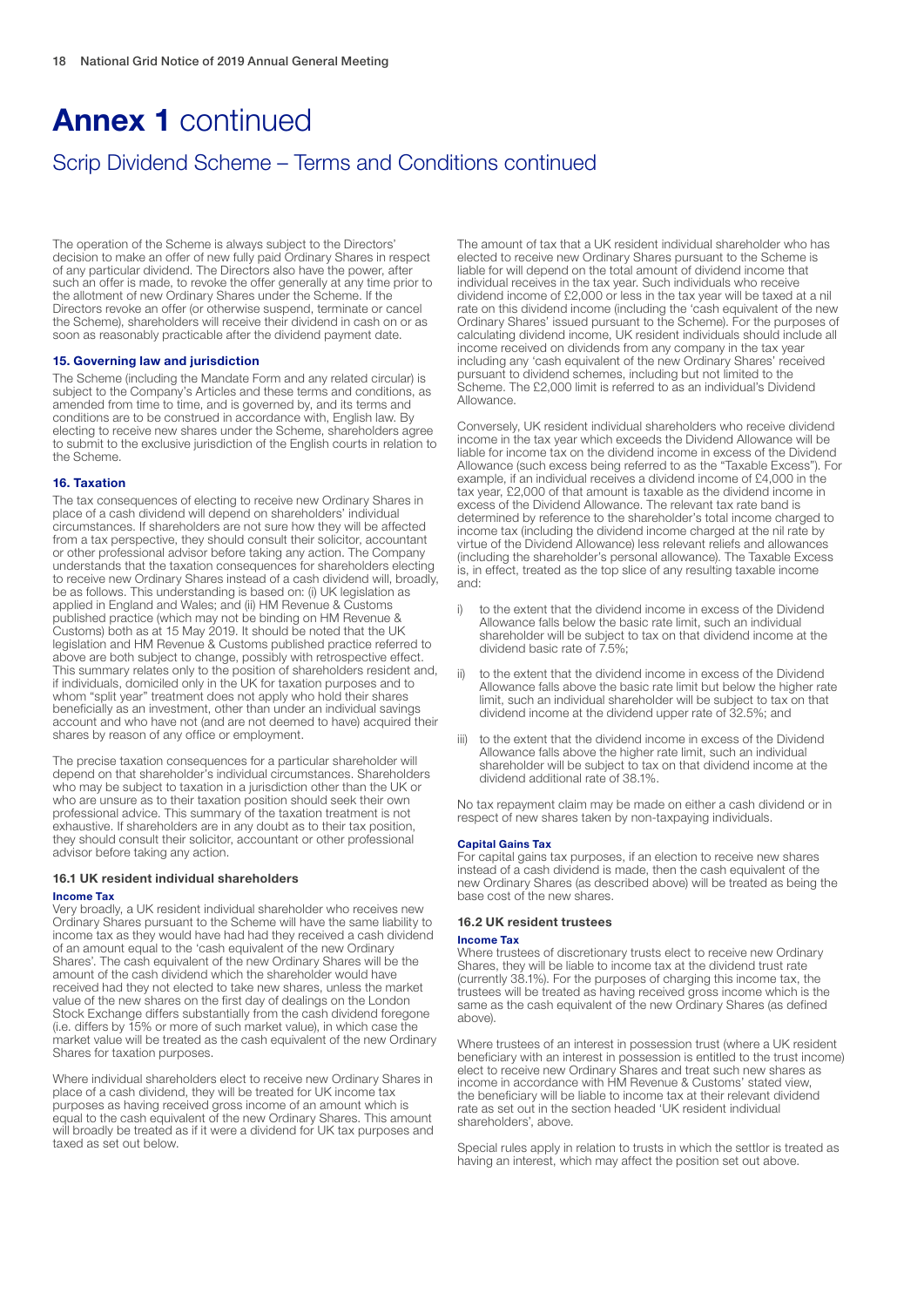If the new Ordinary Shares received as a scrip dividend are held in a bare trust or in the name of a nominee, the trustee(s) or nominee(s) will be disregarded for the purposes of income tax and the tax position of a UK resident beneficiary entitled to the new Ordinary Shares will be as set out in the section headed 'UK resident individual shareholders' above.

#### Capital Gains Tax

Where trustees of discretionary trusts (where no beneficiary is entitled to the trust income) elect to receive new Ordinary Shares, such new shares will constitute a new holding of shares in the Company acquired by the trustees for the cash equivalent of the new shares in the manner described in the section headed 'UK resident individual shareholders' above.

Where trustees of an interest in possession trust (where the beneficiary with an interest in possession is entitled to the trust income) elect to receive new shares and treat such shares as income, in accordance with HM Revenue & Customs' stated view, a UK resident beneficiary entitled to the trust income is treated for capital gains tax purposes as having acquired the new shares for the cash equivalent of the new Ordinary Shares, in the manner described in the section headed 'UK resident individual shareholders' above.

If the new Ordinary Shares received as a scrip dividend are held in a bare trust or in the name of a nominee, the trustee(s) or nominee(s) will be disregarded for the purposes of capital gains tax and the tax position of a UK resident beneficiary entitled to the new Ordinary Shares will be as described in the section headed 'UK resident individual shareholders' above.

#### 16.3 UK resident companies

A UK resident corporate shareholder is not generally liable to corporation tax on cash dividends and will not be charged corporation tax on new shares received under the Scheme instead of a cash dividend. For the purposes of corporation tax on chargeable gains, no consideration will be treated as having been given for the new shares. These new shares will be added to the corporate shareholder's existing holding of shares in the Company and treated as having been acquired when the existing holding was acquired. On disposal of the new shares, the base cost of the new shares will be calculated by reference to the base cost of the existing holding.

#### 16.4 UK pension funds

Where pension funds elect to receive new Ordinary Shares under the Scheme, no tax credit will attach to the new shares and no tax repayment claim can be made in respect of them, nor could such a claim be made in respect of the cash dividend.

#### 16.5 Stamp duty/stamp duty reserve tax

No stamp duty or stamp duty reserve tax will be payable on the issue of new shares under the Scheme (including shares issued to a clearance service or depositary receipt system (i.e. CREST)).

#### **Contacts**

For general enquiries about the Scheme, please contact Equiniti Limited.

Shareholders who hold their shares in certificated form or in CREST can contact Equiniti Limited on:

0800 169 7775 from the UK or +44 121 415 0931 if calling from overseas.

Shareholders who hold their shares within the CSN can contact Equiniti Limited on:

0333 207 6515 or +44 121 415 0997 if calling from overseas.

Lines are open 8.30am to 5.30pm (UK time), Monday to Friday (excluding public holidays in England and Wales).

Or shareholders can write to Equiniti Limited at: Equiniti, Aspect House, Spencer Road, West Sussex, BN99 6DA, United Kingdom.

#### Glossary

Articles the Articles of Association of the Company

The Company's Registrar is Equiniti Limited

Corporate Sponsored Nominee or CSN is the National Grid Corporate Sponsored Nominee Service provided by Equiniti Financial Services Limited

CREST the relevant system (as defined in the Uncertificated Securities Regulations 2001 (SI/3755)) in respect of which Euroclear UK & Ireland Limited is the operator

**Directors** the directors of National Grid plc

Equiniti Limited and Equiniti Financial Services Limited are part of the Equiniti Group. Their registered offices are Aspect House, Spencer Road, Lancing, West Sussex, BN99 6DA United Kingdom. Company share registration, employee scheme and pension administration services are provided through Equiniti Limited, which is registered in England & Wales with No. 6226088. Investment and general insurance services are provided through Equiniti Financial Services Limited, which is registered in England & Wales with No. 6208699 and is authorised and regulated by the UK Financial Conduct Authority no. 468631

London Stock Exchange the London Stock Exchange plc

**National Grid or Company National Grid plc** 

new shares new Ordinary Shares issued under the Scheme

Ordinary Shares Ordinary Shares of 12<sup>204/473</sup> pence each in the capital of the Company

Scrip Dividend Mandate or Mandate Form a mandate (in a form provided by the Company) from a shareholder to the Directors to allot new shares under the terms of the Scheme in lieu of a cash dividend to which they may become entitled from time to time

Scrip Dividend Scheme or Scheme the National Grid plc Scrip Dividend Scheme as comprised under and subject to the terms and conditions contained in this document as amended from time to time

**Scrip Election Date** the latest date for receipt of Mandate Forms or CREST Dividend Election Input Messages to enable a scrip dividend election to apply for a particular dividend

Scrip Reference Price the average of the middle market quotations for the Company's Ordinary Shares on the London Stock Exchange Daily Official List for the five dealing days commencing on (and including) the date on which the Ordinary Shares are first quoted ex-dividend

**Shareholder** a holder of Ordinary Shares in the capital of the Company

Shareview portfolio means the online portfolio service provided by the Equiniti Group where a shareholder can find details regarding their holding. Further information can be found at: www.shareview.co.uk

**UKLA** the UK Listing Authority